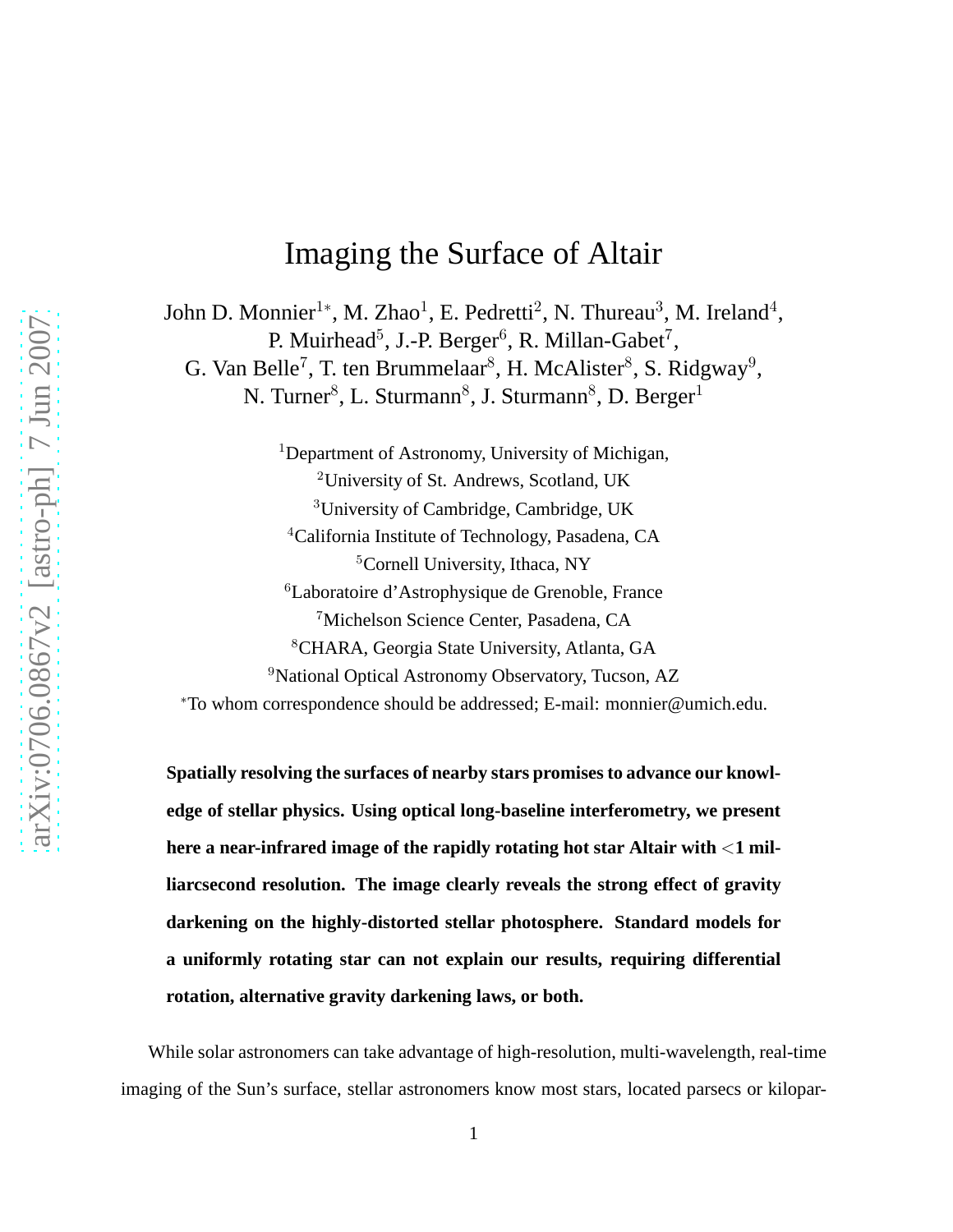secs away, as simple points of light. To discover and understand the novel processes around stars unlike the Sun, we must rely on stellar spectra averaged over the entire photosphere. Despite their enormous value, spectra alone have been inadequate to resolve central questions in stellar astronomy, such as the role of angular momentum in stellar evolution (*[1](#page-20-0)*), the production and maintenance of magnetic fields (*[2](#page-20-1)*), the launching of massive stellar winds (*[3](#page-20-2)*), and the interactions between very close binary companions (*[4](#page-20-3)*).

Fortunately, solar astronomers no longer hold a monopoly on stellar imaging. Using longbaseline visible and infrared interferometers, the photospheric diameters of hundreds of stars and high precision dynamical masses for dozens of binaries have been catalogued, offering exacting constraints for theories of stellar evolution and stellar atmospheres (*[5](#page-20-4)*). This work requires an angular resolution of  $\sim$ 1 milliarcseconds (1 part in 2×10<sup>8</sup>, or 5 nano-radians) for resolving even nearby stars and is more than an order-of-magnitude better than that achievable with the Hubble Space Telescope or ground-based 8-m class telescopes equipped with adaptive optics.

Stellar imaging can be used to investigate rapid rotation of hot, massive stars. A significant fraction of hot stars are rapid rotators with surface rotational velocities of more than 100 km/s (*[6,](#page-20-5) [7](#page-20-6)*). These rapid rotators are expected to traverse very different evolutionary paths than their slowly rotating kin (*[1](#page-20-0)*) and rotation-induced mixing alters stellar abundances (*[8](#page-21-0)*). While hot stars are relatively rare by number in the Milky Way Galaxy, they have a disproportional effect on galactic evolution due to their high luminosities, strong winds, and their final end as supernovae (for the most massive stars). Recently, rapid rotation in single stars has been invoked to explain at least one major type of gamma ray bursts (*[9](#page-21-1)*) and binary coalescence of massive stars/remnants for another (*[10](#page-21-2)*).

The distinctive observational signatures of rapid rotation were first described by von Zeipel (*[11](#page-21-3)*), beginning with the expection that centrifugal forces would distort the photospheric shape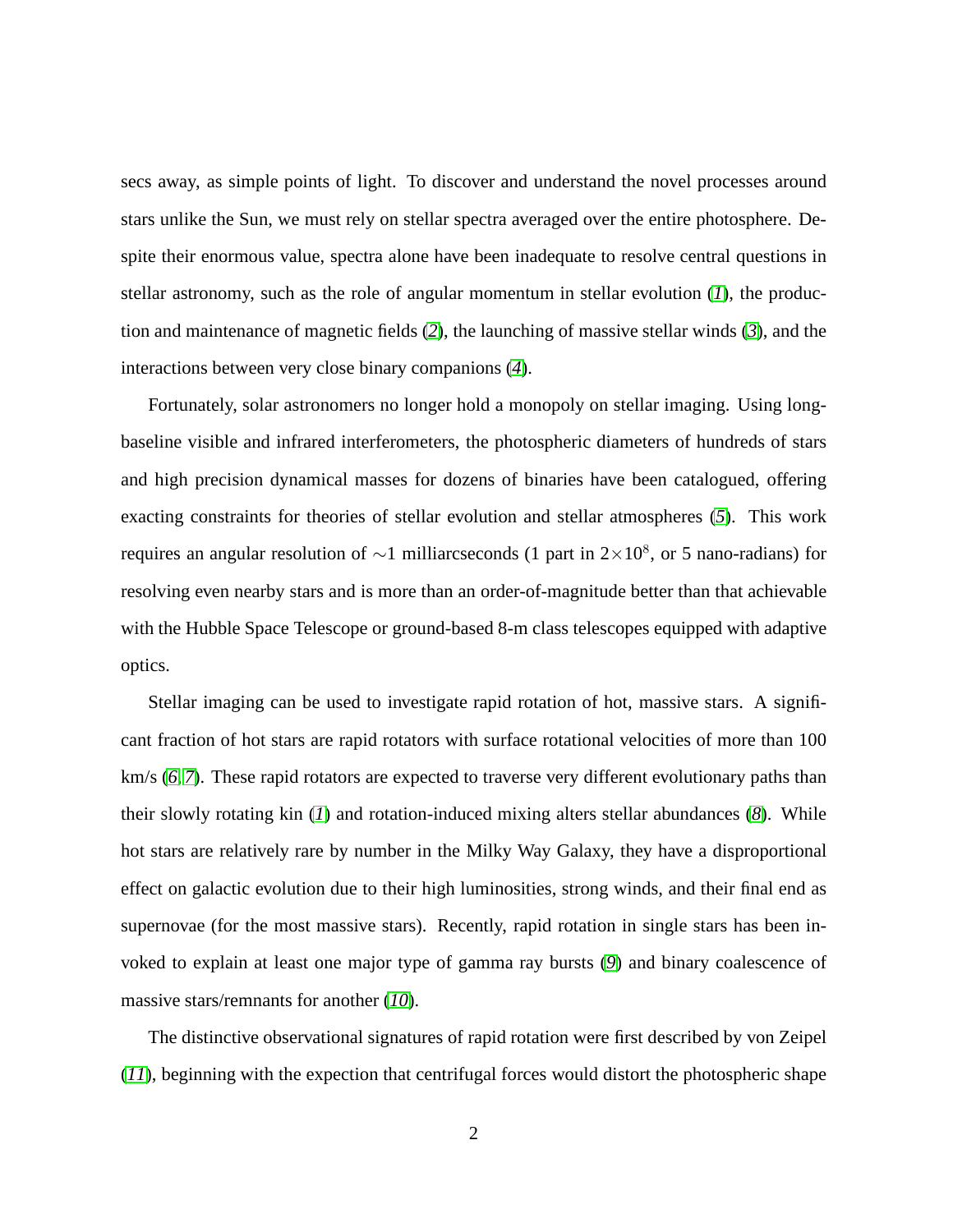and that the resulting oblateness would induce lower effective temperatures at the equator. This latter effect, known as gravity darkening, will cause distortions in the observed line profiles as well as the overall spectral energy distribution. Precise predictions can be made but rely on uncertain assumptions, most critically the distribution of angular momentum in the star – uniform rotation is often assumed for simplicity.

The most basic predictions of von Zeipel theory – centrifugal distortion and gravity darkening – have been confirmed to some extent. The Palomar Testbed Interferometer (PTI) was first to measure photospheric elongation in a rapid rotator, finding the diameter of the nearby A-type star Altair to be ∼14% larger in one dimension than the other (*[12](#page-21-4)*). The Navy Prototype Optical Interferometer (NPOI) and the Center For High Angular Resolution Astronomy (CHARA) interferometric array both measured strong limb-darkening profiles for the photometric standard Vega (*[13,](#page-21-5) [14](#page-21-6)*), consistent with rapid rotator viewed nearly pole-on. A brightness asymmetry for Altair was also reported by NPOI (*[15,](#page-21-7) [16](#page-21-8)*), suggestive of the expected pole-to-equator temperature difference from gravity darkening. In recent years, a total of five rapid rotators have been measured to be elongated by interferometers (*[17,](#page-21-9) [18,](#page-21-10) [19](#page-21-11)*).

While von Zeipel theory appears to work at a basic level, serious discrepancies between theory and observations have emerged. Most notably, the diameter of the B3V-type star Achernar (*[17](#page-21-9)*) was measured to be ∼1.56 times longer in one dimension than the other, too large to be explained by von Zeipel theory. Explanations for this include strong differential rotation of the star (*[20](#page-21-12)*) or the presence of a polar wind (*[3](#page-20-2)*), either of which have far-reaching consequences for our understanding of stellar evolution. In order to address these issues, we must move beyond the simplest models for rapidly rotating stars, and this will require a corresponding jump in the quality and quantity of interferometry data. Indeed, all previous results were based on limited interferometer baselines, lacking the capability to form model-independent images, relying entirely on model-fitting for interpretation. Thus previous confirmations of von Zeipel theory,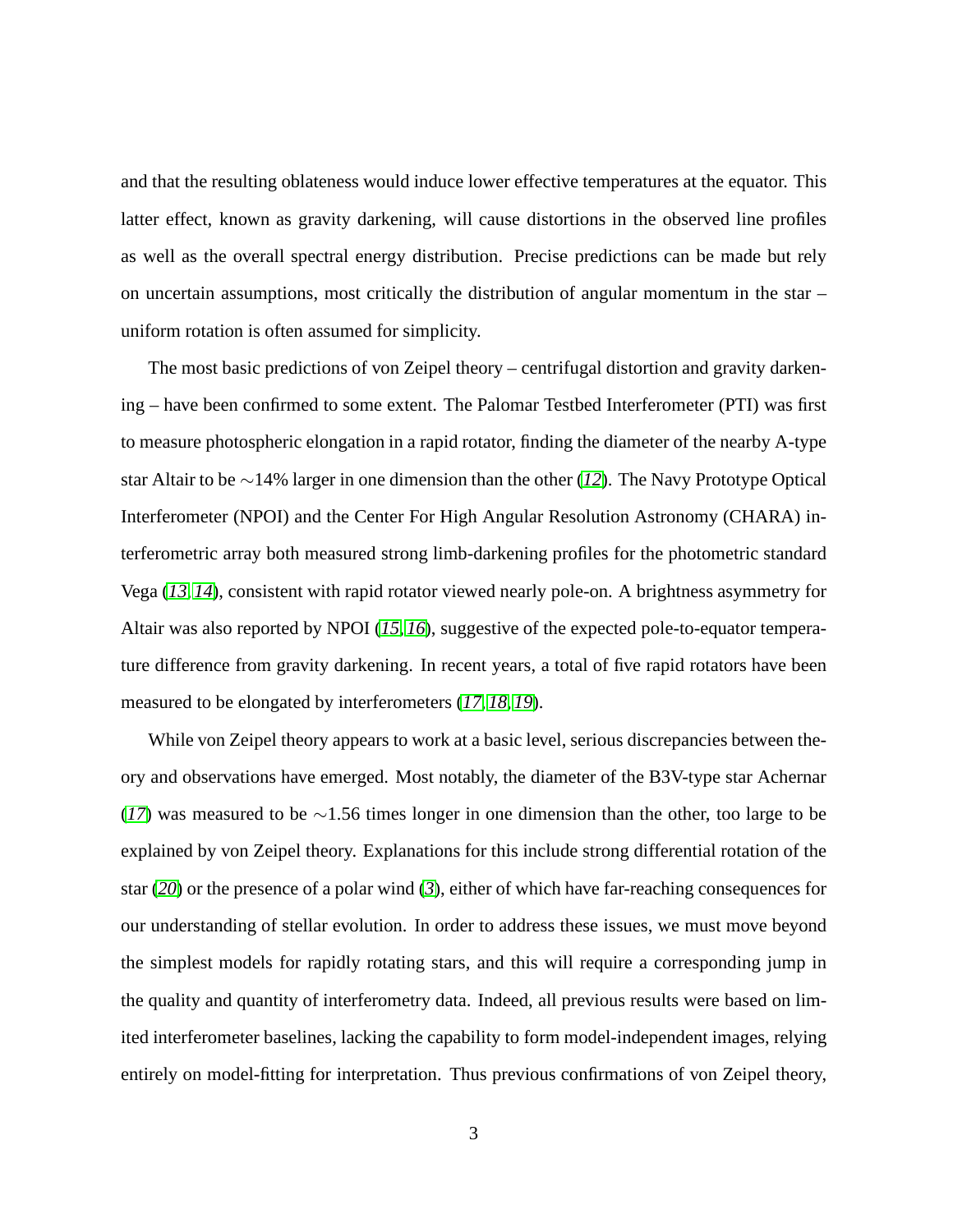although suggestive, were incomplete.

Here we report a development in imaging capabilities that tests the von Zeipel theory, both through basic imaging and precise model-fitting. By combining near-infrared light from four telescopes of the Georgia State University CHARA interferometric array, we have synthesized an elliptical aperture with dimensions 265x195 meters (Figure 1), allowing us to reconstruct images of the prototypical rapid rotator Altair (spectral type A7V) with an angular resolution of  $\sim$ 0.64 milliarcseconds, the diffraction limit defined by  $\frac{\lambda}{2D}$ , the observing wavelength divided by twice the longest interferometer baseline. The recently-commissioned Michigan Infrared Combiner (MIRC) (*[21](#page-21-13)*) was essential for this work, allowing the light from the CHARA telescopes to be all combined together simultaneously in 8 spectral channels spanning the astronomical H band ( $\lambda = 1.50 - 1.74 \mu$ m). The Altair data presented here were collected on UT2006Aug31 and UT2006Sep01 – complete observational information is available (*[22](#page-21-14)*). In addition, we utilized some K band ( $\lambda = 2.2 \mu$ m) observations by the PTI to constrain the short-baseline visibilities in subsequent analysis.

By using four CHARA telescopes, interferometric imaging of Altair is now possible, although this requires specialized image reconstruction techniques. We utilized the publiclyavailable application "Markov-Chain Imager for Optical Interferometry (MACIM)" (*[23](#page-21-15)*) in this work, applying the Maximum Entropy Method (MEM) (*[24](#page-22-0)*). We restricted the stellar image to fall within an elliptical boundary, similar in principle to limiting the field-of-view in standard aperture synthesis procedures. This restriction biases our imaging against faint emission features arising outside the photosphere; however, we do not expect any circumstellar emission in Altair which is relatively cool, lacking signs of gas emission or strong winds. Further details of our imaging procedures, along with results from validation tests, can be found in (*[22](#page-21-14)*).

Our image shows the stellar photosphere of Altair to be well-resolved (Figure 2A), appearing elongated in the NE-SW direction with a bright dominant feature covering the northwest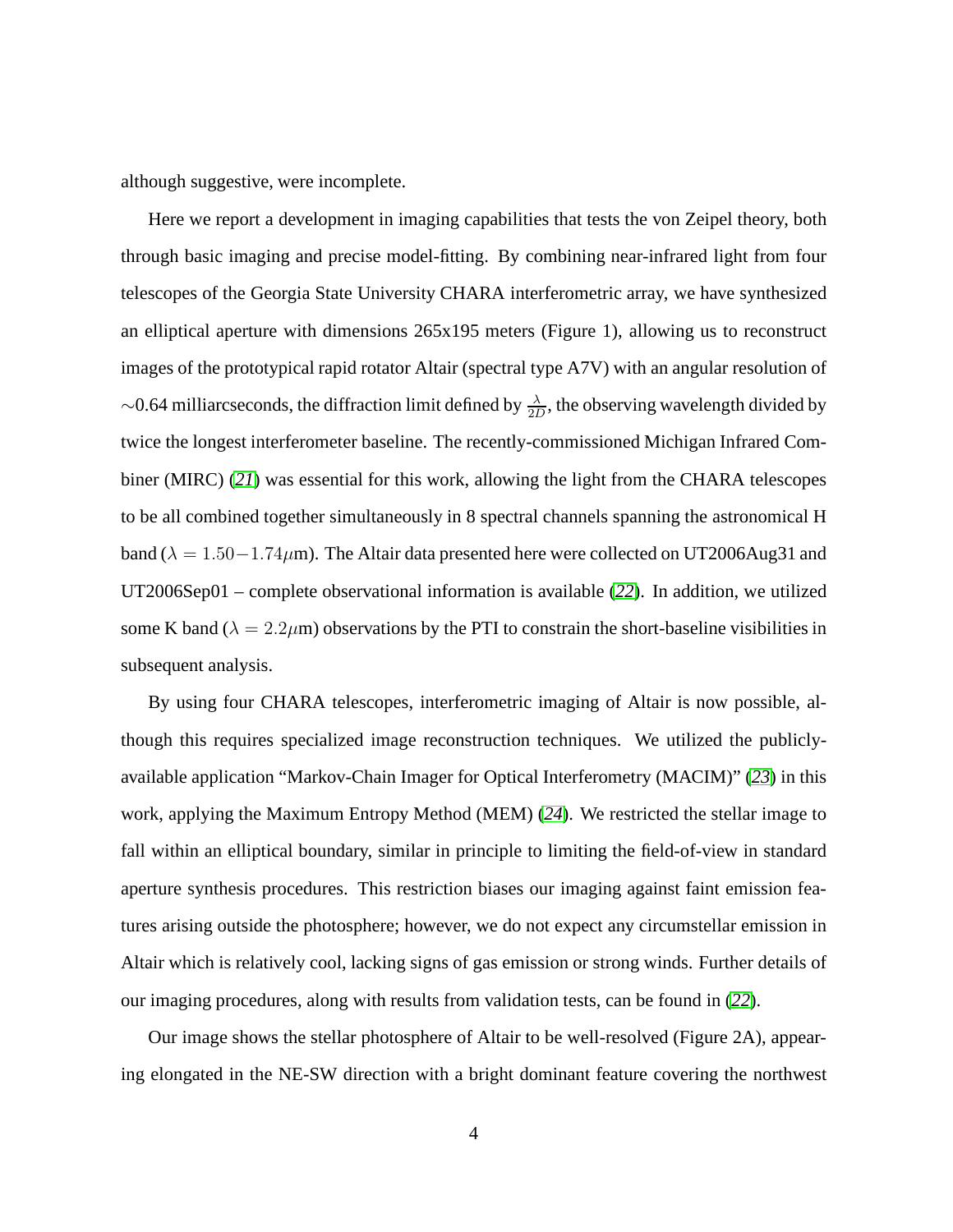quadrant of the star. In order to reduce the influence of possible low-level artifacts that are beyond the diffraction-limit of our interferometer, we have followed the standard procedure (*[25](#page-22-1)*) of convolving the reconstructed image with a Gaussian beam matching the resolution of the interferometer (Figure 2B).

These images confirm the basic picture of gravity darkening induced by rapid rotation. We see Altair's photosphere to be oblate with a bright region identifiable as the stellar polar region. The intensity of the dark equatorial band is approximately 60-70% of the brightness at the pole, broadly consistent with expectations for the near-infrared from previous models. While we see some evidence for deviations from axisymmetry (small excess emission on northern limb), this feature is at the limit of our image fidelity and will require additional Fourier coverage to investigate further.

We have also fitted our new extensive dataset with a rapid rotator model, following the prescription set out in Aufdenberg et al. (*[14](#page-21-6)*) and references therein, assuming a Roche potential (central point mass) and solid body rotation. The main parameters of the model are the stellar radius and temperature at the pole, the angular rotation rate as a fraction of breakup  $(\omega)$ , the gravity darkening coefficient  $(\beta)$  and the viewing angles (inclination and position angle). We employed the stellar atmosphere models of Kurucz (*[26](#page-22-2)*) for determining the specific intensity of each point on the surface as a function of local gravity, effective temperature, and limb darkening. In addition to matching the new MIRC/CHARA data, we forced the model to match the measured V and H band photometric magnitudes  $(0.765 \pm 0.015$  and  $0.235 \pm 0.043$  respectively) derived from a broad literature survey. When fixing the gravity-darkening cofficient to  $\beta = 0.25$  appropriate for radiative envelopes, our derived parameters (Table 1) agree well with best-fit parameters of Peterson et al. (*[15](#page-21-7)*) based on visible data. However, our best-fit model reached only a reduced  $\chi^2_{\nu}$  of 1.79, suggesting a need for additional degrees of freedom in our model.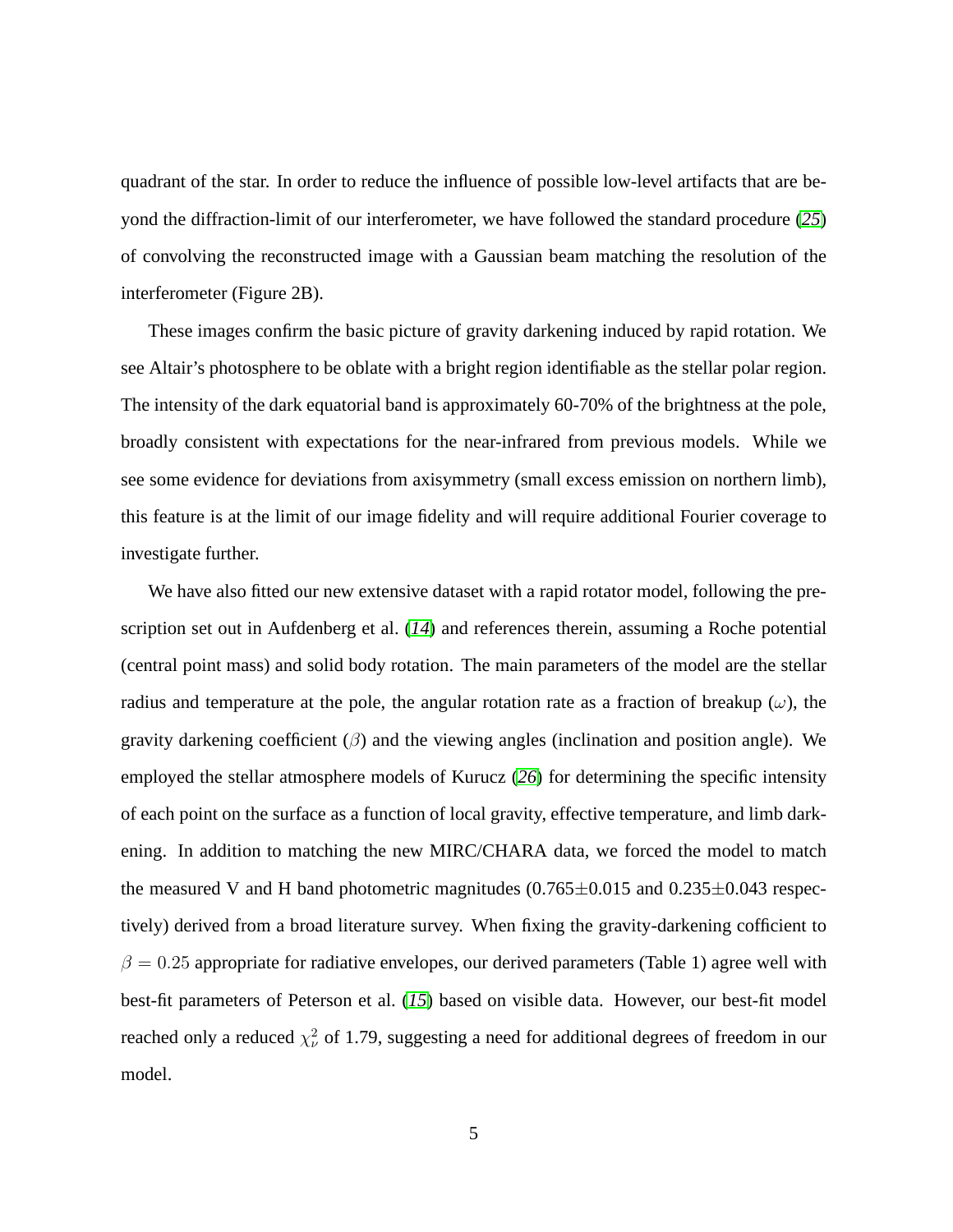In order to improve our fits, we explored an extension to the von Zeipel model, allowing the gravity darkening coefficient  $\beta$  to be a free parameter. We found that  $\beta = 0.190$  model significantly improved the goodness-of-fit (Table 1) and this improvement is visually apparent when comparing synthetic model images to the Altair image from CHARA (Figure 3). In addition to a lower  $\beta$ , the new model prefers a slightly less inclined orientation, a cooler polar temperature, and a faster rotation rate.

Both our imaging and modeling results point to important deficiencies in the currentlypopular models for rapid rotators. Previous workers have also encountered problems explaining high-resolution interferometry data with standard prescriptions for rotating stars. In addition to the Achernar case previously cited, Peterson et al. (*[15](#page-21-7)*) were unable to find a satisfactory fit for Altair assuming a standard Roche - von Zeipel model ( $\chi^2_{\nu} = 3.8$ ), consistent with the need for additional stellar physics. Recent results for Alderamin (*[19](#page-21-11)*) also specifically favor models with smaller  $\beta$ s, in line with our findings.

While model fitting has revealed deviations from standard theory, our model-independent imaging allows new features to be discovered outside current model paradigms. The most striking difference between our CHARA image and the synthetic model images (Figure 3) is that our image shows stronger darkening along the equator, inconsistent with any von Zeipellike gravity darkening prescription assuming uniform rotation.

Lower equatorial surface temperatures could naturally arise if the equatorial rotation rate was higher than the rest of the star (differential rotation), reducing the effective gravity at the surface (*[27](#page-22-3)*). Another possibility is that the cooler equatorial layers could be unstable to convection (*[28,](#page-22-4) [29](#page-22-5)*), invalidating a single gravity darkening "law" applicable to all stellar latitudes. Other studies (*[30](#page-22-6)*) have found further faults with simple application of the von Zeipel law due to opacity effects in the surface layers.

While difficult to isolate or untangle these various effects from one another, nevertheless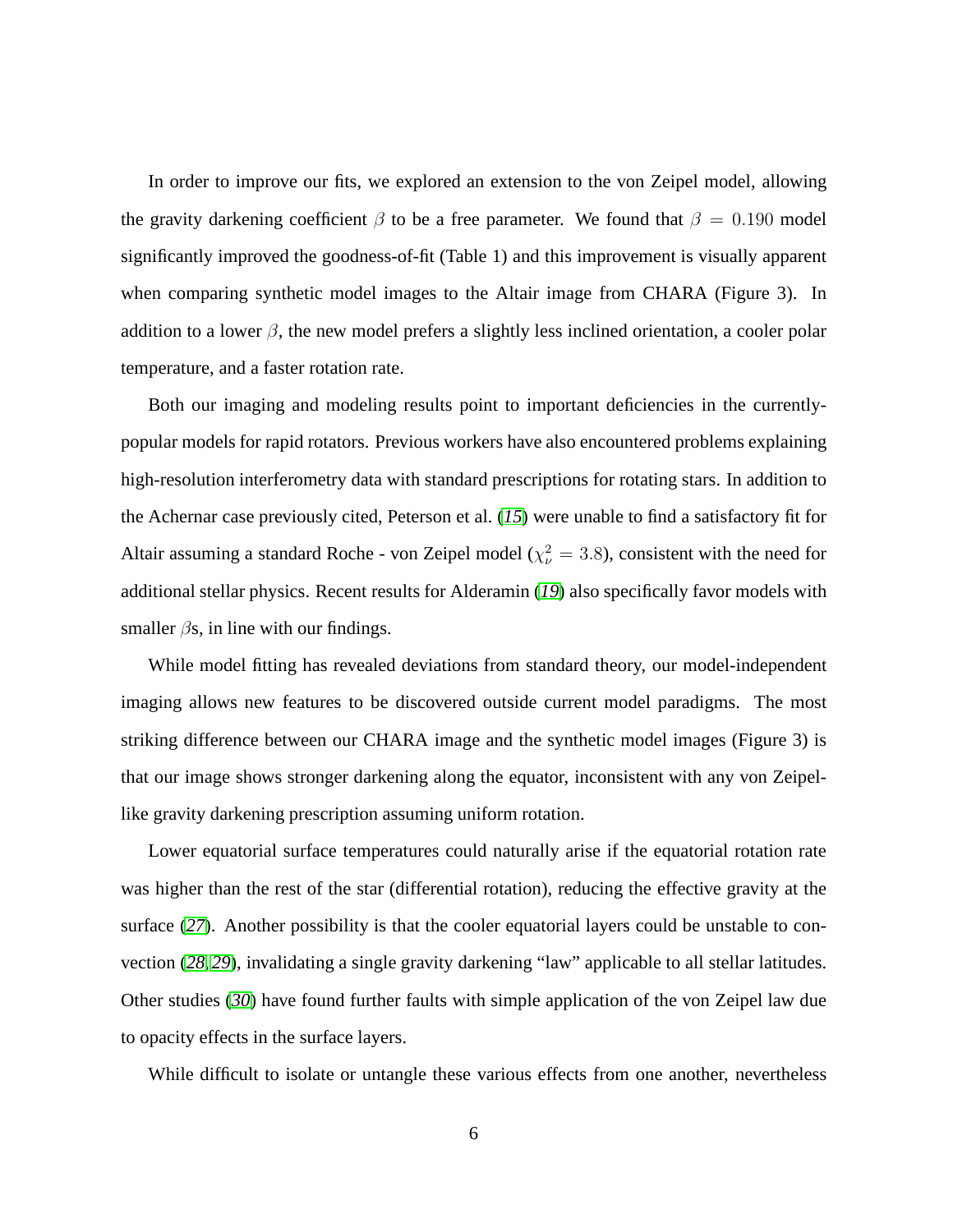the new interferometric results and our modeling convincingly establishes the case for stellar physics beyond the standard models used today to describe rotating stars. A path forward is clear: differential rotation will leave both geometric and kinematic signatures different from opacity or convection-related phenomena. Observers must be armed with a new generation of models incorporating these physical processes in order to exploit the powerful combination of detailed line profile analysis and multi-wavelength interferometric imaging now available.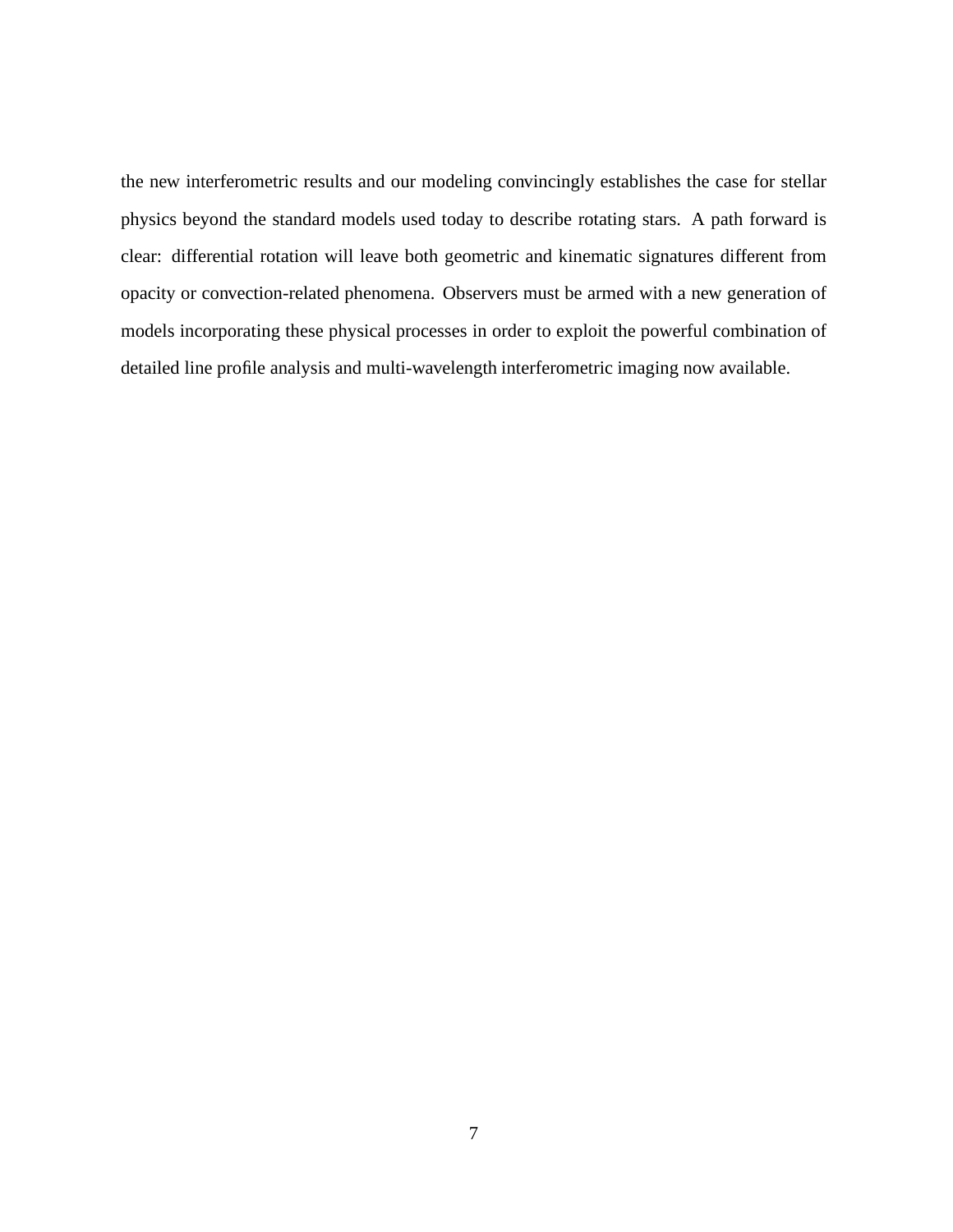

Figure 1: This figure shows the Fourier UV coverage for the Altair observations, where each point represents the projected separation between one pair of CHARA telescopes (S2-E2-W1-W2) (*[31](#page-22-7)*). The dashed ellipse shows the equivalent coverage for an elliptical aperture of 265×195 meters oriented along a Position Angle of 135◦ East of North.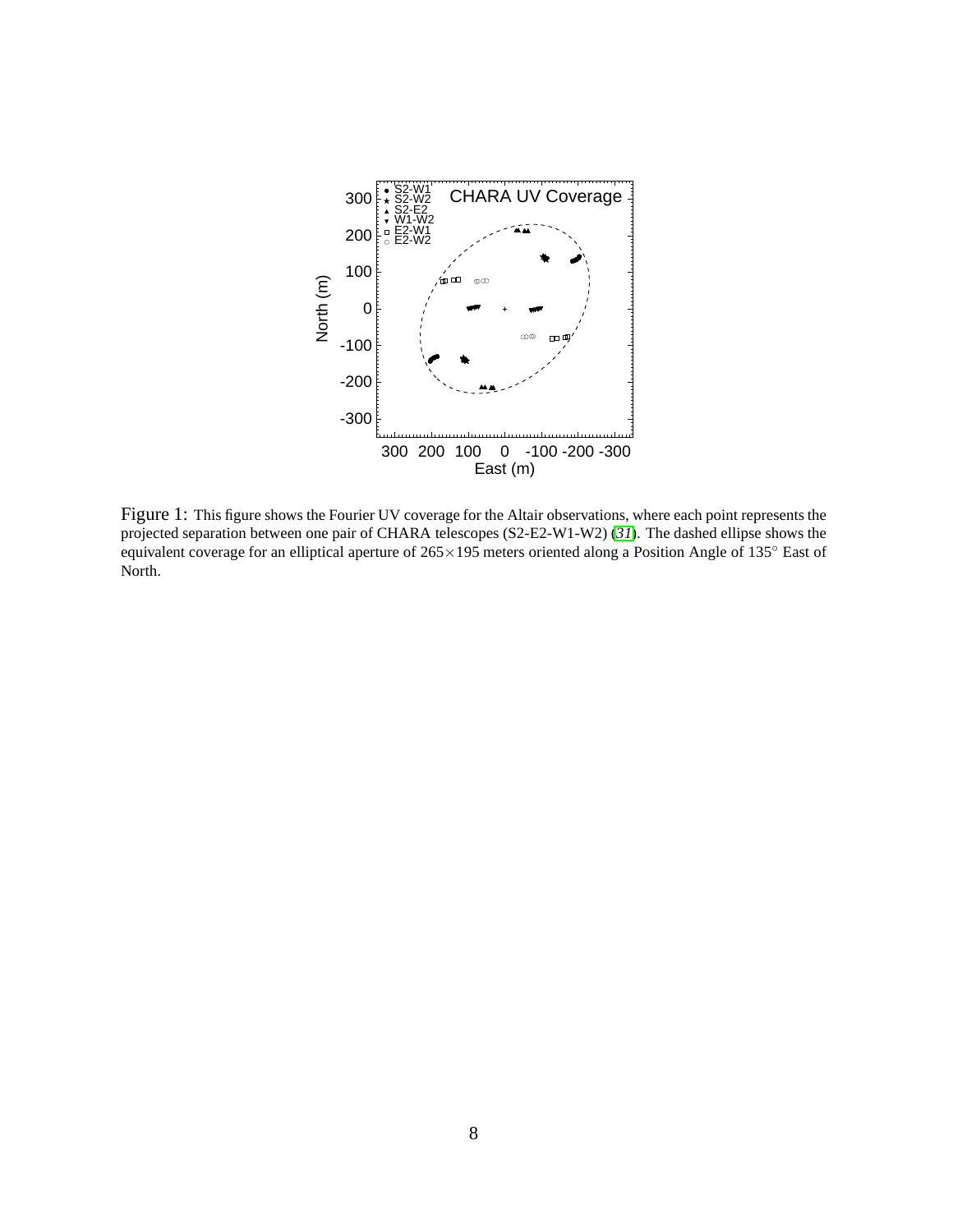

Figure 2: A) shows the intensity image of the surface of Altair ( $\lambda = 1.65 \mu$ m) created with the MACIM/MEM imaging method using a uniform brightness elliptical prior ( $\chi^2_{\nu} = 0.98$ ). Typical photometric errors in the image correspond to  $\pm$ 4% in intensity. B) shows the reconstructed image convolved with a Gaussian beam of 0.64 mas, corresponding to the diffraction-limit of CHARA for these observations. For both panels, the specific intensities at 1.65µm were converted into the corresponding blackbody temperatures and contours for 7000K, 7500K, and 8000K are shown. North is up and East is left.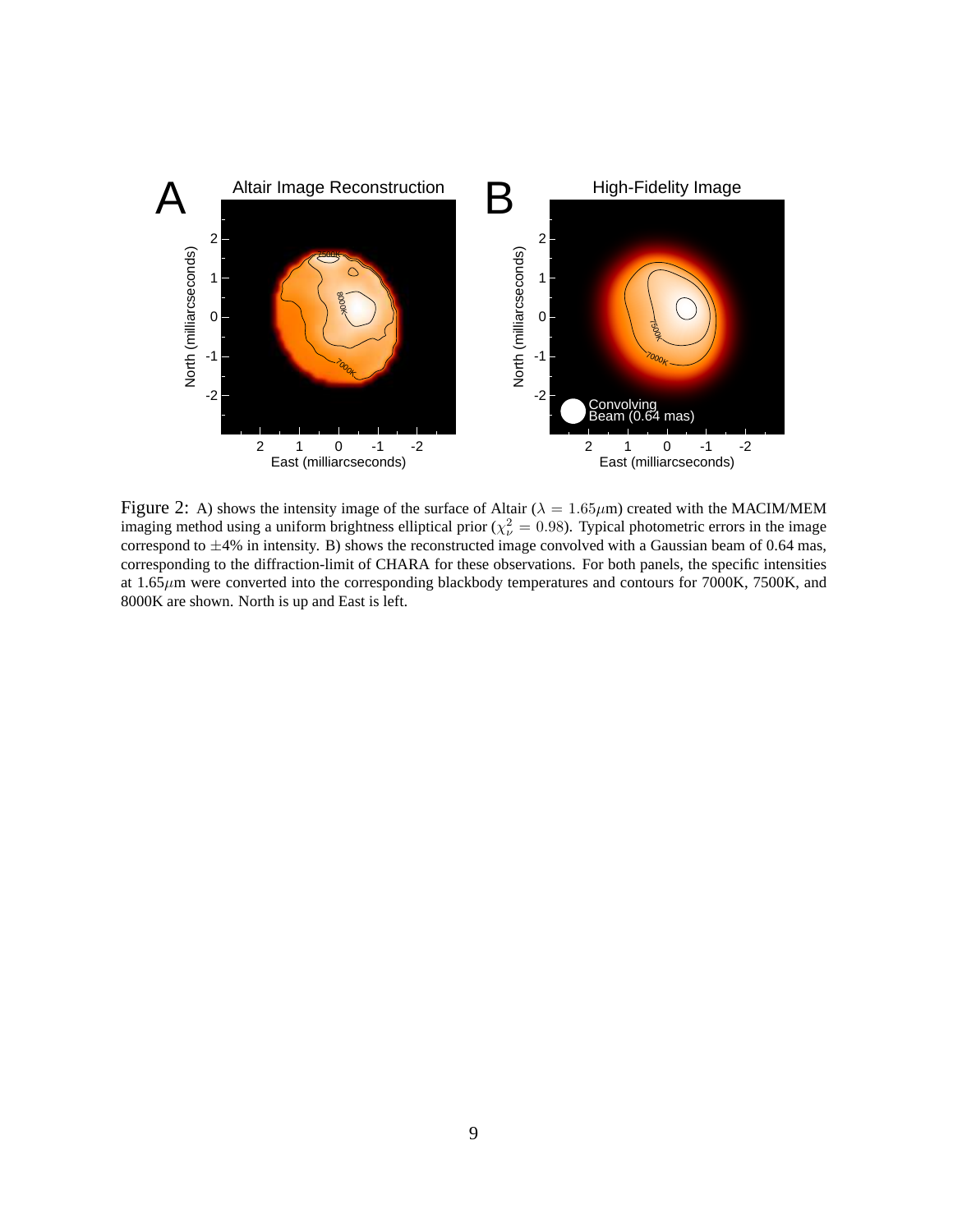

Figure 3: The panels show synthetic images of Altair ( $\lambda = 1.65 \mu$ m) adopting conventional rapid rotation models. A) is the best-fit model assuming standard gravity-darkening coefficient for radiative envelopes ( $\beta = 0.25, \chi^2_{\nu} =$ 1.79) while B) shows the result when  $\beta$  is a free parameter ( $\beta = 0.190, \chi^2_{\nu} = 1.37$ ). For both panels, the specific intensities at  $1.65 \mu m$  were converted into the corresponding blackbody temperatures and contours for 7000K, 7500K, and 8000K are shown. We have overplotted the contours from the CHARA image (Figure 2A) as dotted lines to facilitiate intercomparison.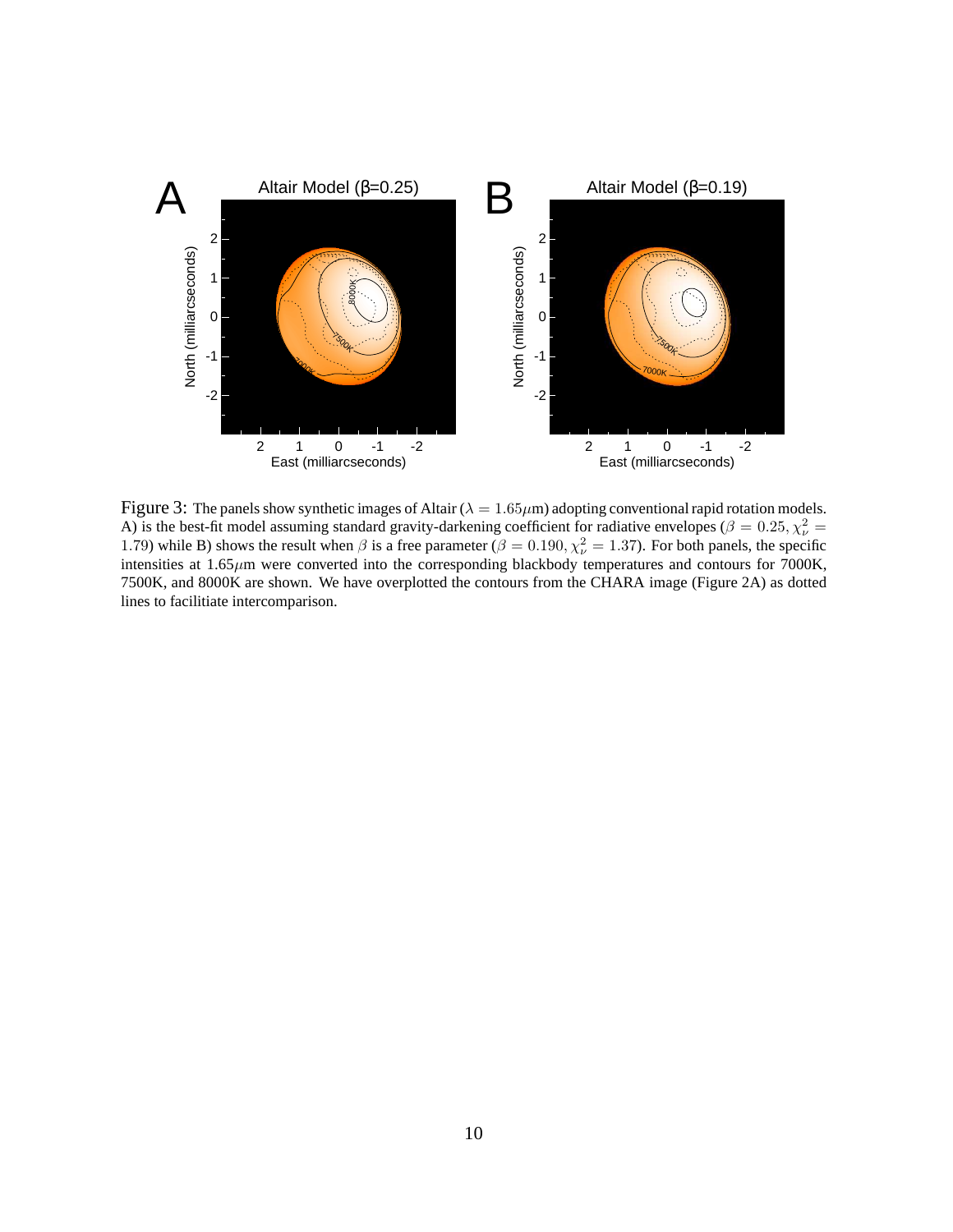Table 1: Best-fit parameters for Roche - von Zeipel models of Altair. Parameter descriptions: Inclination (0◦ is pole-on, 90◦ is edge-on) & Position Angle (degrees East of North) describe our viewing angle,  $T_{pole}$  /  $R_{pole}$  describe the temperature and radii of the pole (alternatively, one can describe the temperature and radii at the equator  $T_{eq}$  /  $R_{eq}$  ),  $\omega$  is the angular rotation rate as a fraction of critical breakup rate,  $\beta$  is the gravity-darkening coefficient. Models assumed stellar mass 1.791 M<sub>☉</sub> ([15](#page-21-7)), metallicity [Fe/H]=  $-0.2$  ([32](#page-22-8)), and distance 5.14 pc ([33](#page-22-9)).

| Parameters               | $\beta$ Fixed     | $\beta$ Free      |
|--------------------------|-------------------|-------------------|
| Inclination (degs)       | $62.7 \pm 1.5$    | $57.2 \pm 1.9$    |
| Position Angle (degs)    | $-61.7 \pm 0.9$   | $-61.8 \pm 0.8$   |
| $T_{pole}$ (K)           | $8710 \pm 160$    | $8450 \pm 140$    |
| $R_{pole} (R_{\odot})$   | $1.661 \pm 0.004$ | $1.634 \pm 0.011$ |
| (mas)                    | $1.503 \pm 0.004$ | $1.479 \pm 0.010$ |
| $T_{eq}$ (K)             | $6850 \pm 120$    | $6860 \pm 150$    |
| $R_{eq}$ ( $R_{\odot}$ ) | $2.022 \pm 0.009$ | $2.029 \pm 0.007$ |
| (mas)                    | $1.830 \pm 0.008$ | $1.835 \pm 0.007$ |
| $\omega$                 | $0.902\pm0.005$   | $0.923 \pm 0.006$ |
| $\beta$                  | $0.25$ (Fixed)    | $0.190 \pm 0.012$ |
| Model V Mag              | 0.765             | 0.765             |
| Model H Mag              | 0.225             | 0.220             |
| Model v $\sin i$ (km/s)  | 241               | 240               |
| Reduced $\chi^2$ :       |                   |                   |
| Total                    | 1.79              | 1.37              |
| <b>Closure Phase</b>     | 2.08              | 1.73              |
| Vis <sup>2</sup>         | 1.48              | 1.10              |
| Triple Amp               | 2.14              | 1.58              |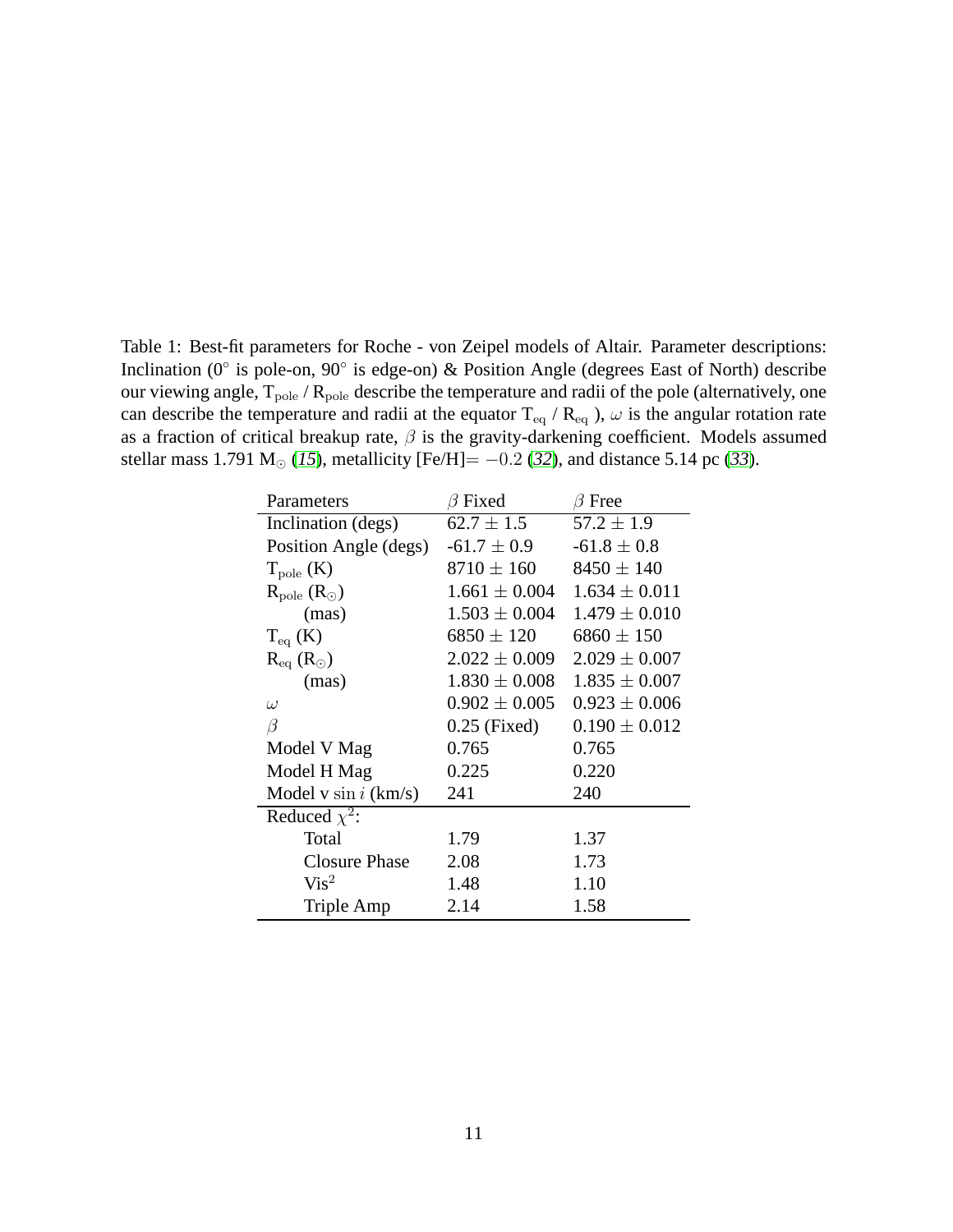## **Supplemental Online Materials**

The Michigan Infrared Combiner (MIRC) is a new instrument on the Georgia State University CHARA interferometric array; MIRC and the CHARA Array have both been described in detail (*[31,](#page-22-7) [21](#page-21-13)*) and MIRC commissioning results have already been presented (*[34](#page-22-10)*). Here in the supplemental online materials, we present validation studies of our data pipeline and image reconstruction methods.

MIRC is an image plane combiner which currently combines light from four CHARA telescopes simultaneously. The four CHARA beams are filtered by single-mode fibers and the beams are rearranged into a 1-dimensional non-redundant pattern and brought to a focus. These overlapping beams create six interference fringes, each with a unique spatial frequency. The pattern is then focused by a cylindrical lens into a "line" of fringes which are subsequently dispersed by a simple spectrograph with spectral resolution  $\Delta\lambda \sim 0.035 \mu$ m. Fast readout of the Rockwell PICNIC camera (frame time 5.5 ms) effectively freezes the atmosphere under most seeing conditions in the infrared. In this way, MIRC can measure 6 visibilities, 4 closure phases, and 4 triple amplitudes simultaneously over 8 spectral channels spanning the astronomical Hband ( $\lambda = 1.50 - 1.74 \mu m$ ).

Here we briefly outline the MIRC data analysis method. After background subtraction, the fringe patterns are analyzed by taking the Fourier transform. From this intermediate data, the fringe phases and amplitudes can be combined to form the triple product, often expressed as complex number that can be coherently averaged (the angle argument is the closure phase) (*[5](#page-20-4)*). The power spectra are also accumulated for visibility-squared estimation. Bias in the power spectrum is subtracted using a combination of "foreground" observations (data taken with halted delay lines) and measurements using high spatial frequencies immune to contamination by true fringe power.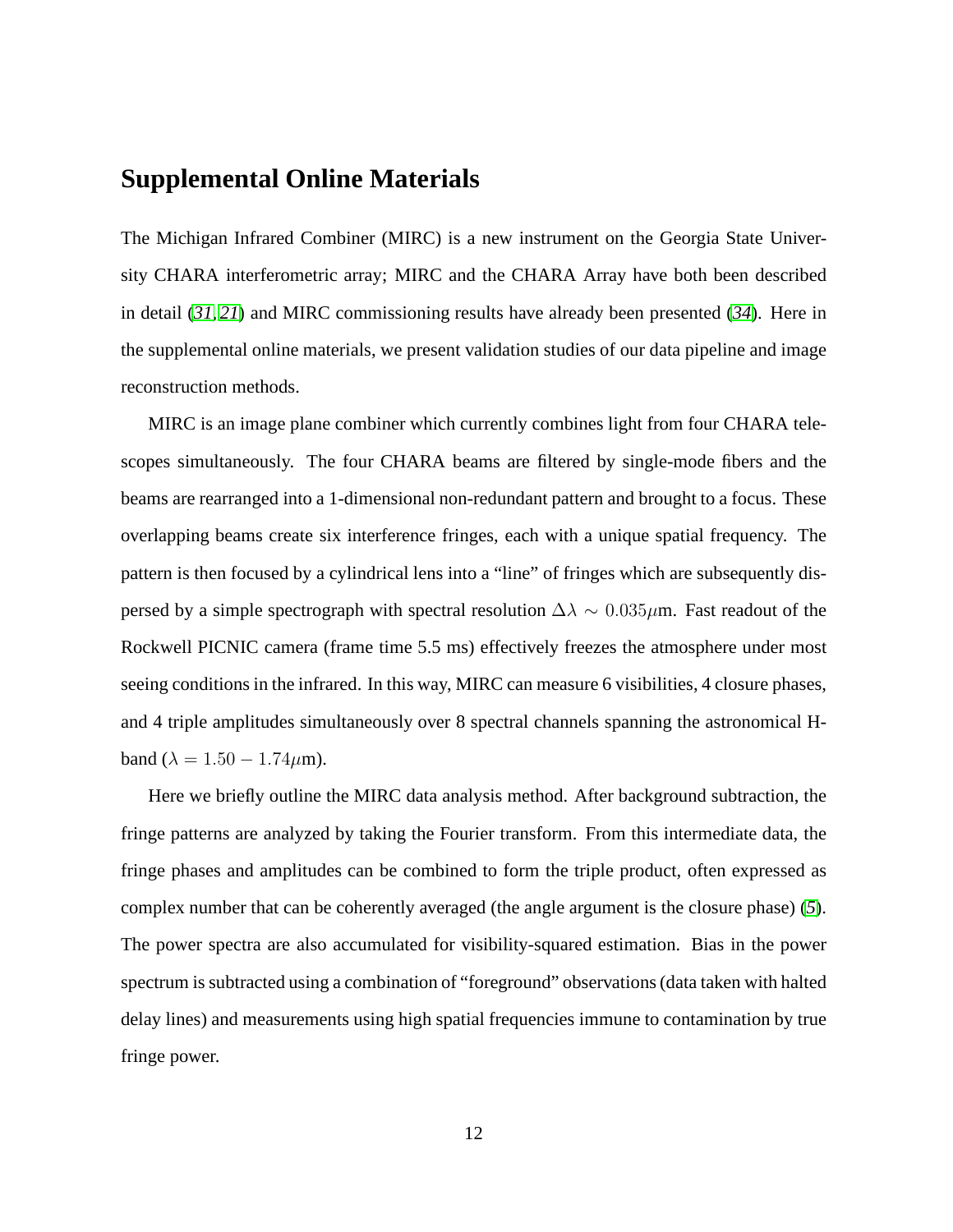The above procedures result in tabulations of uncalibrated squared-visibilities and (complex) triple amplitudes. In order to calibrate the amplitudes of these quantities, we must estimate how much light is injected into the fibers during fringe measurements. We use spinning choppers to partially obscure each input pupil during fringe acquisition, chopping each beam at a unique frequency (25 Hz, 30 Hz, 35 Hz, 40 Hz). Since fringes are spatially-modulated, we can use the temporally-chopped intensities to obtain an estimate of the fiber coupling efficiencies simultaneous with fringe measurements.

At this stage in the analysis, individual data files have been calibrated but no estimates of the system visibilities have been made. Since we have a single-mode fiber system, the system visibilities are highly stable, however the image-plane combiner is susceptible to temporal decoherence since the 5.5 ms exposure time is not short enough to completely freeze turbulence. We track these and any other changes in system visibility by observing calibrator objects with known sizes, in this case  $\gamma$  Lyr and  $\upsilon$  Peg with estimated uniform disk diameters of  $0.74 \pm 0.10$  mas ([35](#page-22-11)) and  $1.05 \pm 0.05$  mas (MIRC/CHARA) respectively. While uncertainties in calibrator diameters are often the dominant error for long baseline interferometers like the CHARA Array, such errors are generally not important for Altair which is unusually highlyresolved – our dominant errors are from imprecise calibration of mean fiber coupling and fast changes in atmospheric coherence time.

In order to validate our pipeline and imaging procedures, we carried out observations of the binary  $\iota$  Peg. This binary is well-suited for calibration, having been observed by IOTA, NPOI, PTI, and MIRC/CHARA. Using  $\iota$  Peg we have calibrated our "closure phase sign" which removes the 180° ambiguity in imaging. Furthermore, we have confirmed our wavelength calibration at the 0.3% level through comparison with previously published and new PTI mea-surements ([36](#page-22-12)). The top panels of Figure S1 show the snapshot Fourier coverage of our  $\iota$  Peg observations from UT2006Sep02 as well as our calibrated visibility-squared data compared to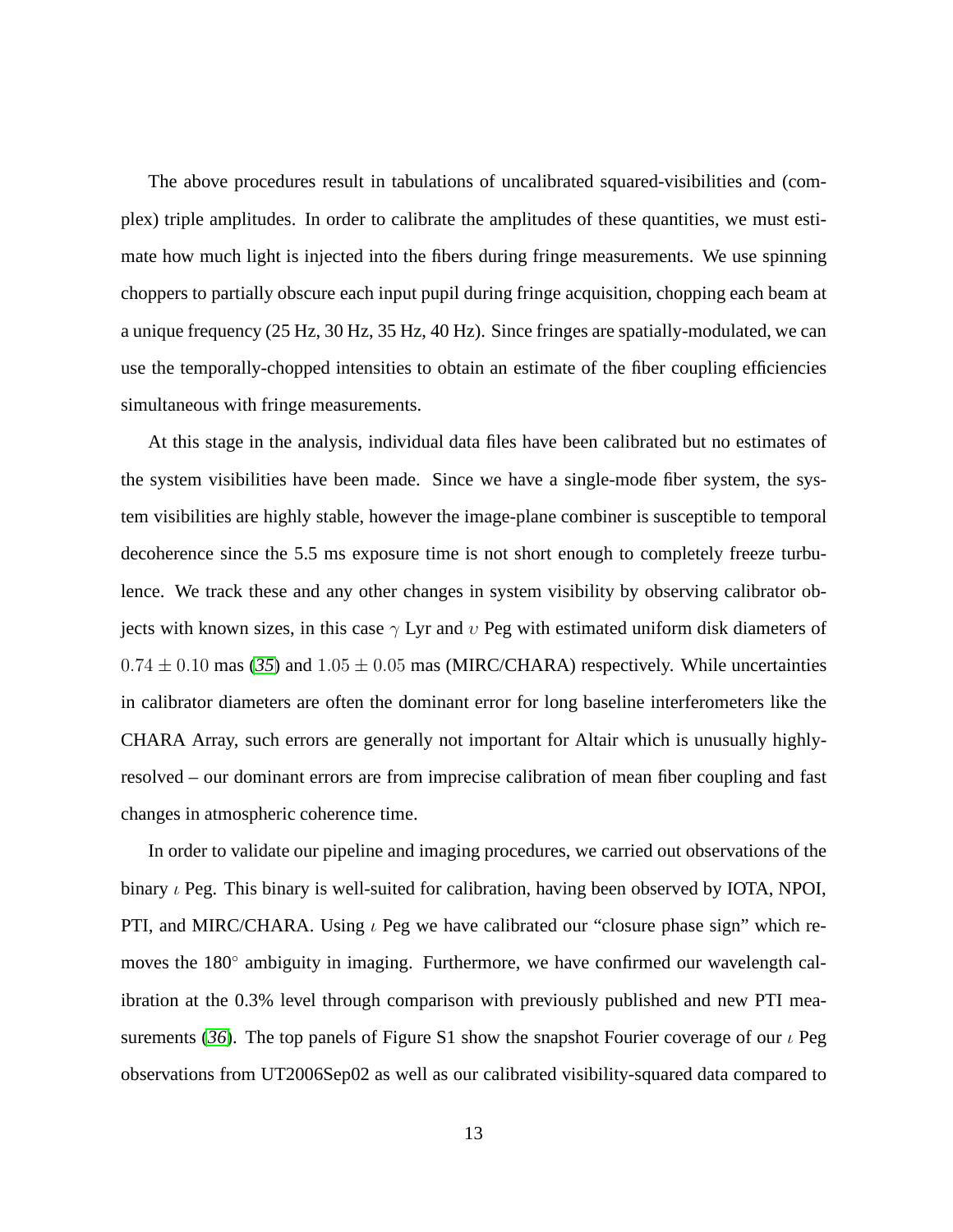the binary model fit.

 $\iota$  Peg represented a suitable target for validation of the MACIM imaging algorithm ([23](#page-21-15)) as well. The bottom panels of Figure S1 show the MACIM image reconstruction of the  $\iota$  Peg binary along with the best-fit binary model; these results are consistent with the prediction from the orbit (*[36](#page-22-12)*). The MACIM image is in excellent agreement with the model, including the size determinations of the two stars. We also show the imaging results using the CLEAN algorithm ([25](#page-22-1)) with self-calibration. A detailed analysis of  $\iota$  Peg will follow in a subsequent paper.

Since imaging with optical interferometry is still novel, we present here the calculated interferometric observables from our MACIM/MEM image presented in Figure 2 of the mainn report. Figures S2-4 contain all the individual data points used in this Report and they are compared with the imaging results. As found in other studies (*[37,](#page-22-13) [34](#page-22-10)*), the closure phase quantities are particularly robust and precise, showing none of the calibration difficulties typically encountered for measurements of visibility amplitudes. The calibrated data for Altair, stored in the Optical Interferometry data exchange format (OI-FITS) (*[38](#page-22-14)*), are available from the authors.

The final topic to discuss is the special imaging procedure for Altair. Firstly, we emphasize that use of MEM for interferometric imaging is standard practice (*[24,](#page-22-0) [39](#page-22-15)*) and the specific program MACIM (*[23](#page-21-15)*) has been validated on other test data (*[40](#page-22-16)*). Hence, we will not explain the fundamentals of interferometric imaging here or why specialized software is required for optical interferometers (*[38](#page-22-14)*), but rather refer the reader to the extensive literature (*[41,](#page-23-0) [42,](#page-23-1) [43,](#page-23-2) [44,](#page-23-3) [37](#page-22-13)*).

For imaging, we treated each wavelength channel as providing a distinct set of  $(u,v)$  plane coverage, ignoring any wavelength-dependence of the image itself – this procedure is sometimes referred to as wavelength-super-synthesis. This assumption is well-justified for infrared intensities of hot stars since the relative intensities across the photosphere for the Altair model are nearly identical at  $1.5\mu$ m,  $1.65\mu$ m, and  $1.8\mu$ m, showing relative distortions of <0.5%. This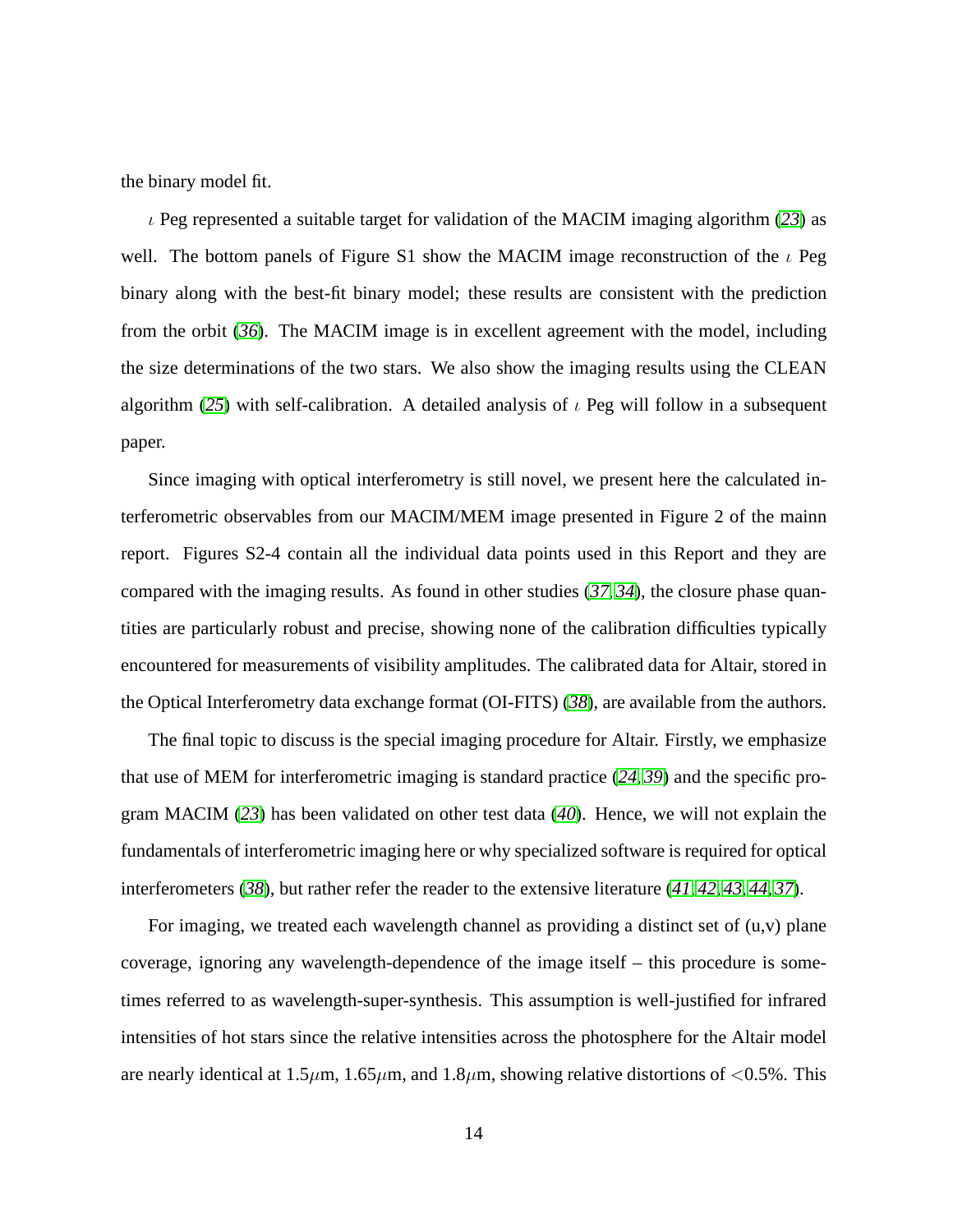level of inaccuraciy is much less than our observed temperature reconstruction errors of 4%. Note that our von Zeipel modeling code did treat this wavelength-dependence better by splitting the H band into 4-different sub-bands for fitting to the wavelength-dependent visibility and closure phases data.

The main difficulty in imaging the surface of a star is that the photospheric emission is expected to show a sharp fall-off at the limb. In terms of Fourier modes, this sharp cutoff is encoded in very long baseline visibilities which can not be observed. This in combination with the MEM procedure causes extensive "spreading out" in a reconstructed image, with more spreading happening where we lack the longest baseline data. From this perspective, we identify contradictory goals for the imaging procedure – smooth out the image as much as possible except right at the edge where we expect the sharp cutoff in emission. This problem is similar to that encountered by others (*[45](#page-23-4)*) attempting to image diffuse circumstellar material surrounding an unresolved point source. In the latter case, the imaging procedure was stabilized by using a point-source model as an "image prior" to the MEM procedure, based on a priori knowledge of the target under scrutiny.

For the imaging reported here, we used a uniform ellipse as a prior to the MACIM/MEM imaging. For the given elliptical prior, we ran the MACIM/MEM algorithm and found the image with maximum entropy fitting the data with a  $\chi^2_{\nu} \sim 1$ . This procedure was robust – the MEM prior naturally limited the flux inside the elliptical boundary while the Maximum Entropy maximization tended to spread out the flux as much as possible consistent with the data itself.

The main complication in applying the above procedure is that we do not know *a priori* which ellipse to choose for our MEM prior. One could use the uniform ellipse derived from short baseline data, e.g., from the PTI data of Van Belle et al. (*[12](#page-21-4)*); however, one realizes that this is not optimum since the best-fit uniform ellipse underestimates the actually photospheric boundary of an oblate star with gravity darkening (in the case of Altair by ∼5%). In order to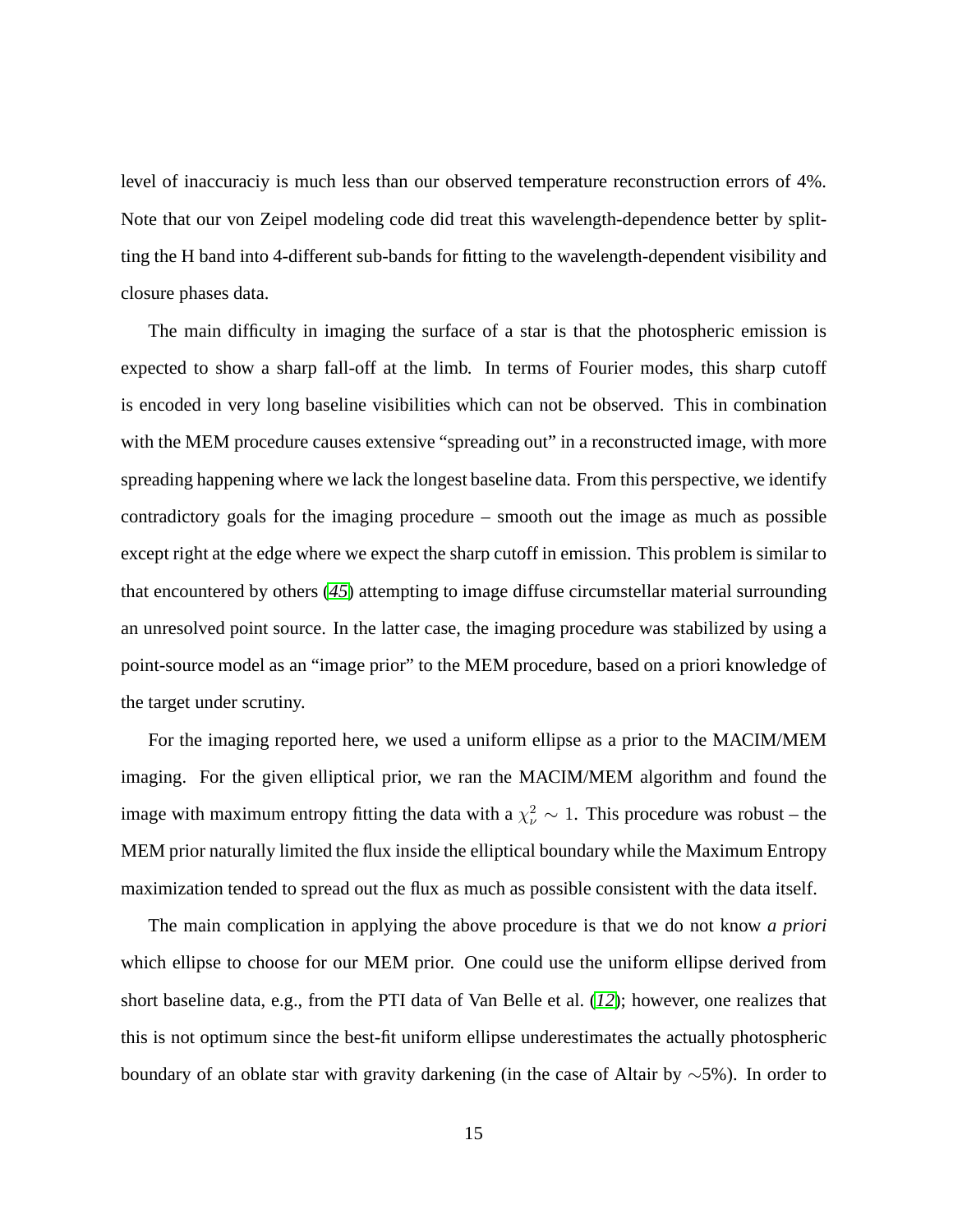keep our imaging procedure general and avoid a bias through our choice of one specific elliptical prior, we carried out MACIM/MEM imaging on a grid of 500 different uniform ellipses spanning a range of possible sizes, elongations, and position angles. As expected, the "entropy" of the final image varied depending on the prior we adopted and it was a simple matter to find the global Maximum Entropy image from the ensemble.

As a final check on our calibration consistency, we carried out the above imaging procedures on the MIRC/CHARA data split by observing night. Figure S5 shows the final MACIM/MEM images for the two nights separately. Based on the variation between the two independent images, we estimate the photometric uncertainty in the final reconstruction to correspond to  $\pm$ 4% in intensity across the photosphere (with a worst case  $\pm$ 10% – near the limb of the star). The high degree of similarity gives us confidence that the final image reconstruction is not corrupted by night-to-night calibration errors.

Lastly, we comment on some confusion in the literature. Unfortunately the first published results on Altair (*[12](#page-21-4)*) inadvertently had the (u,v) coordinates switched. This mistake was compounded in the next paper on Altair, Ohishi et al. (*[16](#page-21-8)*) from NPOI, which also made a coordinate mistake. These errors were noticed by Domiciano de Souza (*[46](#page-23-5)*) who attempted a correction in order to combine all the data together in a self-consistent way (although this was not mentioned in the paper itself). Most recently, Peterson et al. (*[15](#page-21-7)*) re-analyzed the original NPOI data, correcting the UV coordinate mistakes and pointing out the original PTI errors. However, this paper appears to have gotten the closure phase calibration incorrect – causing a 180° rotation in their published synthetic model images. In most cases, these errors affected only the inferred viewing orientation of Altair, thus they did not impact the astrophysical interpretation of the Altair data.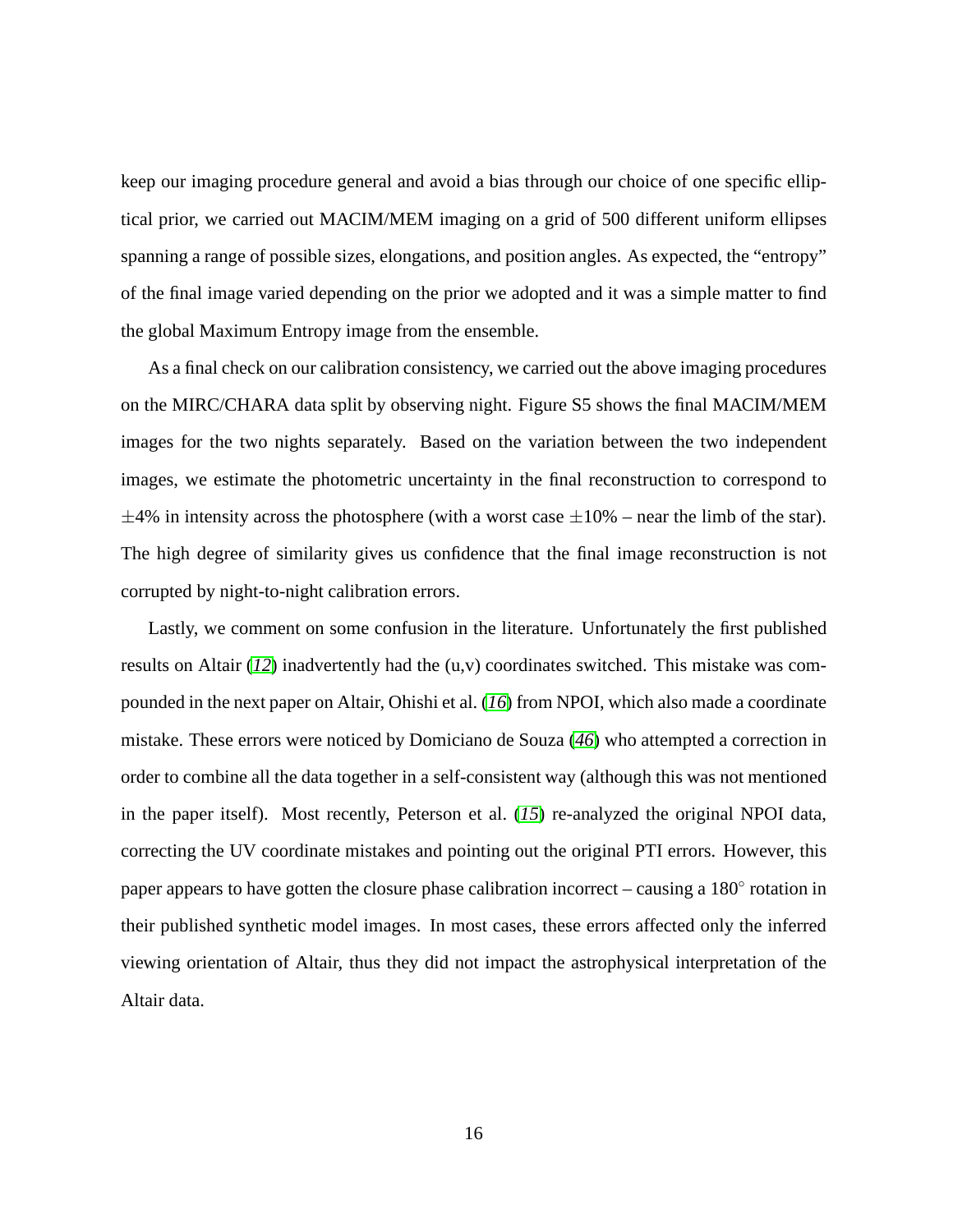

Figure 4: These four panels validate the MIRC/CHARA pipeline and the MACIM image reconstruction software. The top left panel shows the snapshot 4-telescope Fourier coverage for an observation of the calibration binary  $\iota$  Peg on UT 2006 Sep 02. The top right panel shows the calibrated squared-visibility data along with the best-fit binary model (representative errors are shown only for long-wavelength channel for clarity). The bottom panels show a comparison of the image reconstructions using the MACIM and CLEAN algorithms with the best-fit binary model (circles offset 2 mas to the east).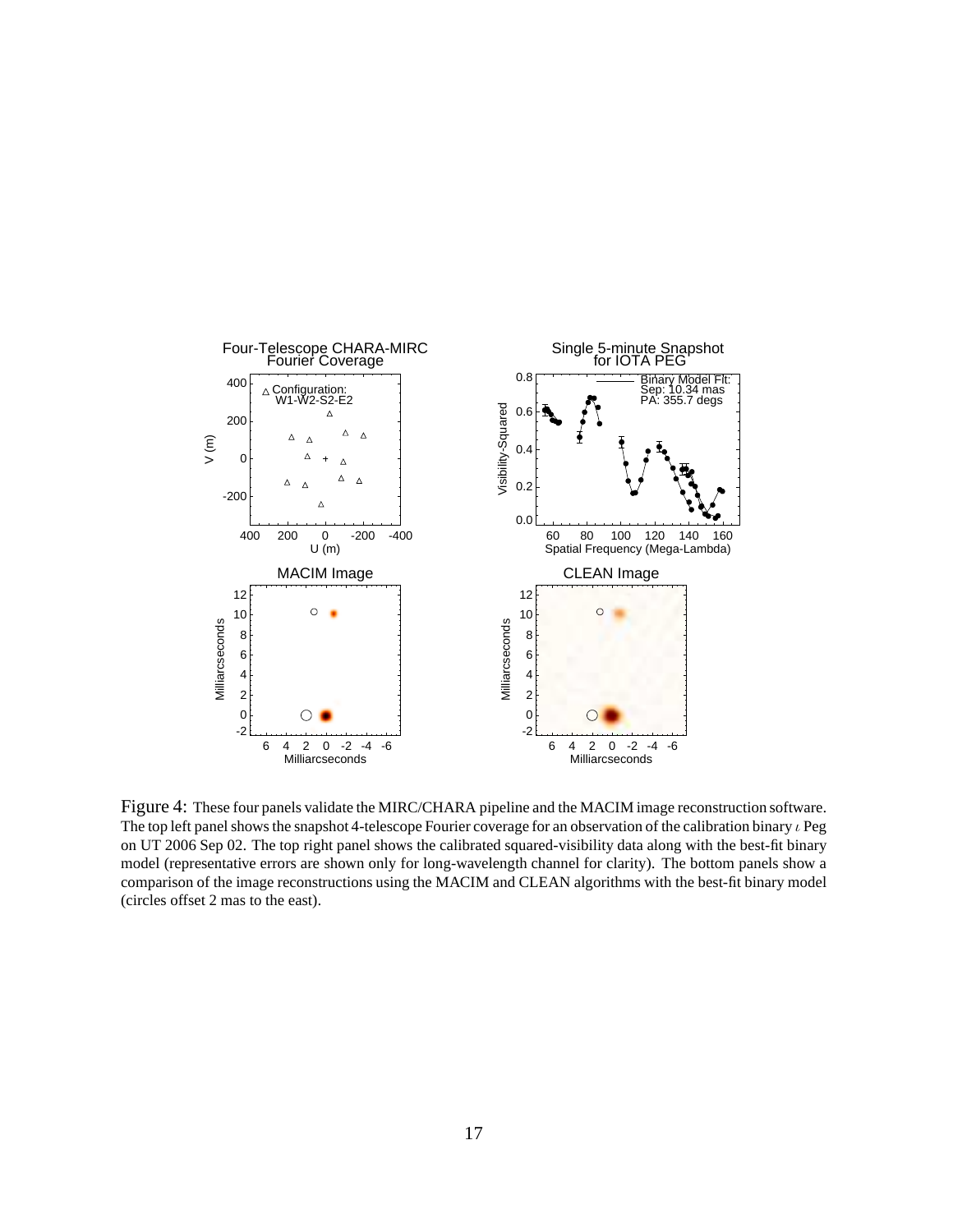

Figure 5: This figure shows the squared-visibilities (with errors) observed for Altair along with the calculated values from the MACIM/MEM image (line with crosses) presented in left panel of Figure 2. Each column is a different observing time while each row represents a different baseline. Inside each panel, the x-axis shows the wavelength of the spectrometer channels. Note that the visibility nulls shown above for baselines S2-W1 and S2-E2 are *second nulls* while the visibilities in E2-W2 and E2-W1 baselines are slightly before the first null.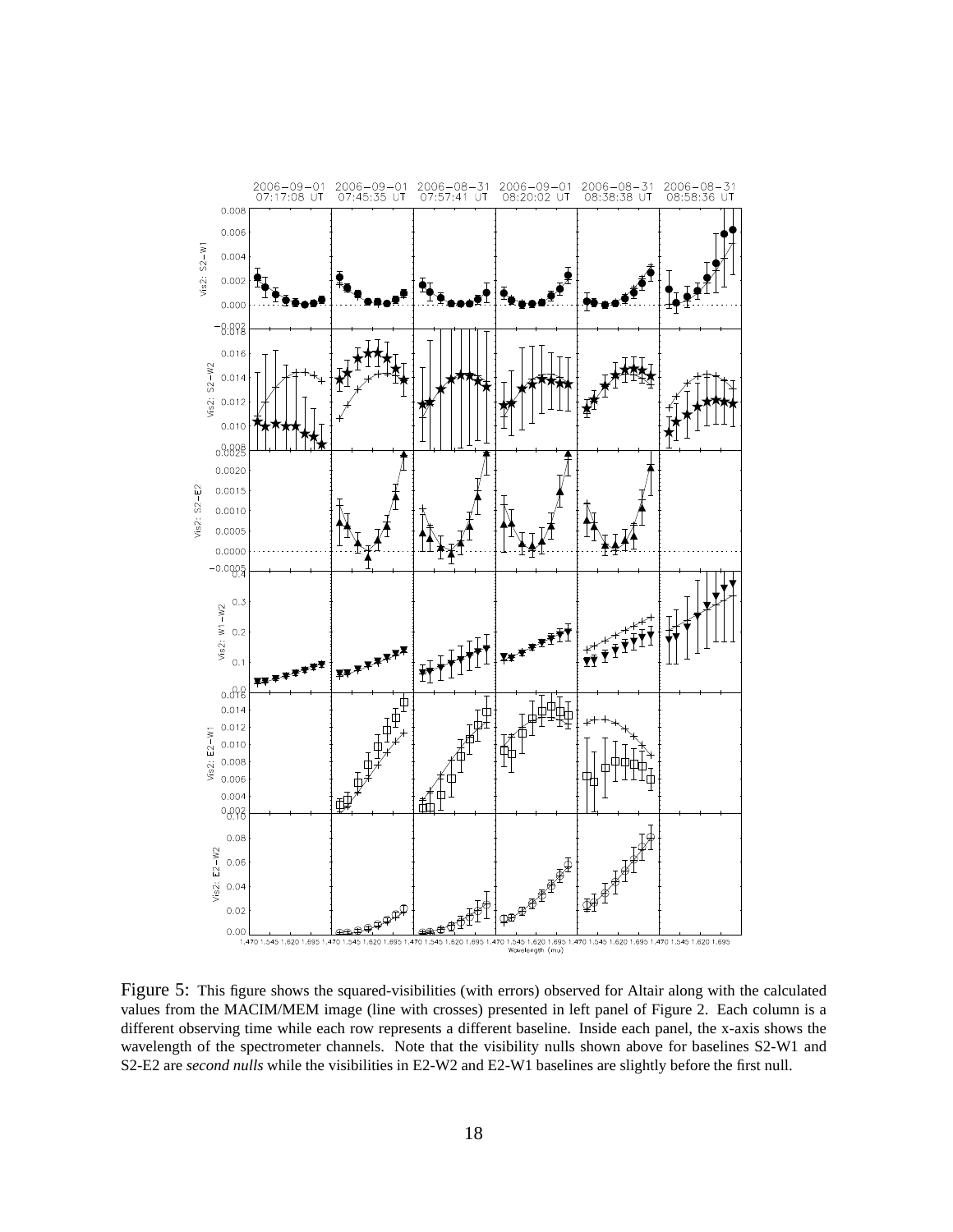

Figure 6: All closure phase measurements are shown for the Altair observations along with results from MACIM/MEM image (line with crosses). Note that the closure phase has a 360° phase ambiguity, thus a phase of +180◦ and -180◦ are identical in the panels above. The columns are different times and the rows represent different closure triangles.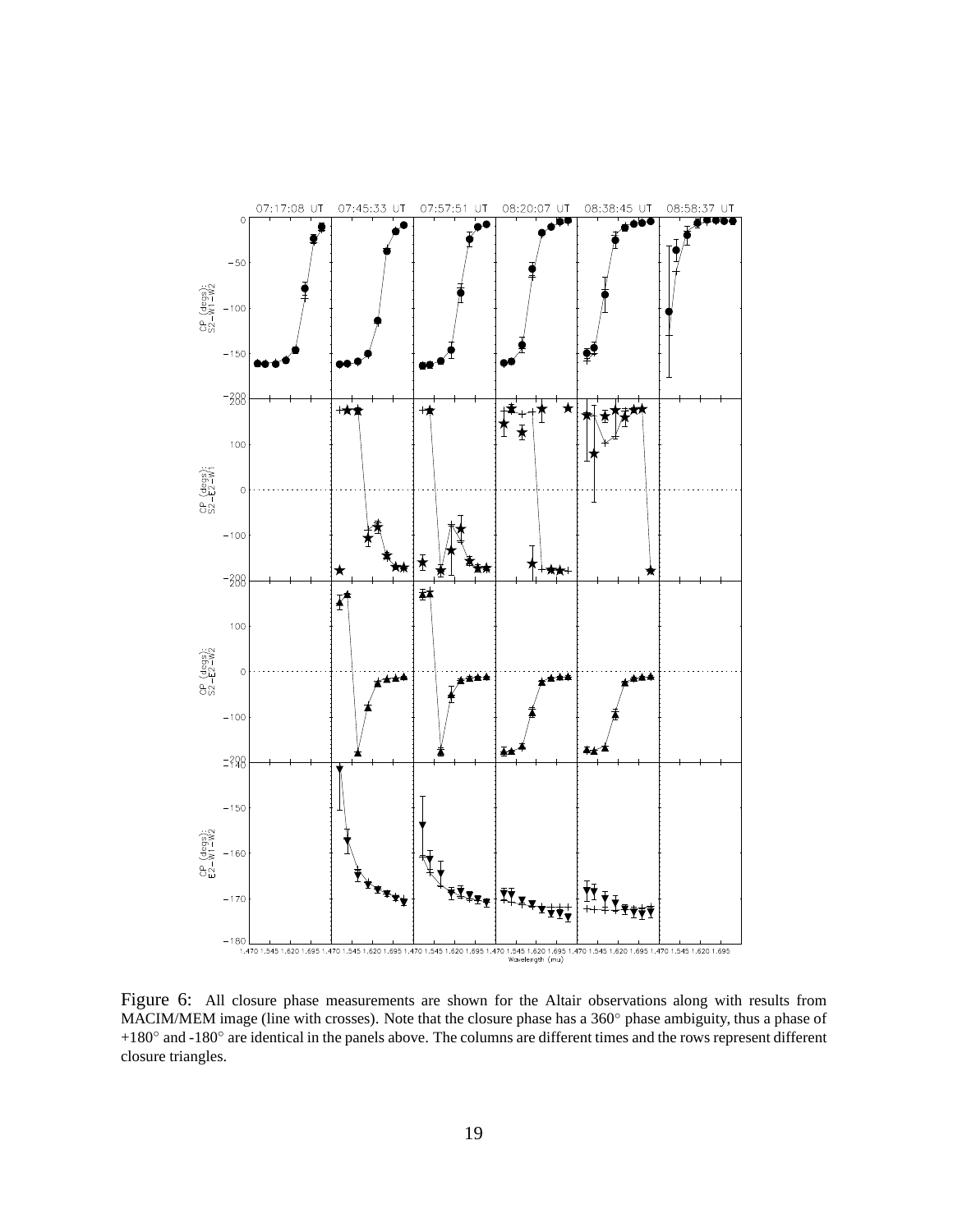

Figure 7: All triple amplitude measurements are shown for the Altair observations along with results from MACIM/MEM image (line with crosses). The columns are different times and the rows represent different closure triangles.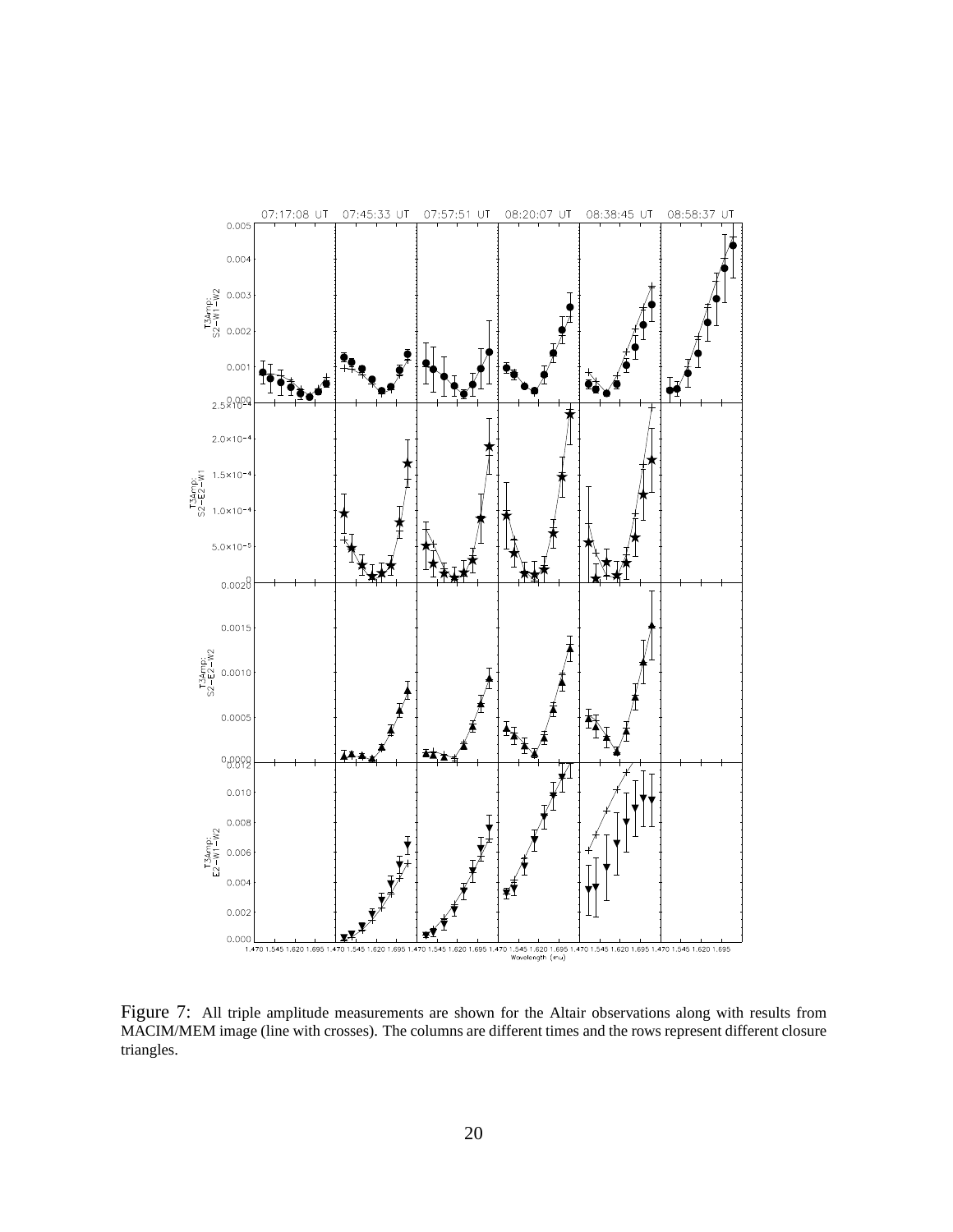

Figure 8: Similar to Figure 2 of main Report, except here we compare imaging results from two independent data sets. These image reconstructions agree at the 4% level rms, with maximum deviations of 10% near the limb.

## <span id="page-20-0"></span>**References and Notes**

- <span id="page-20-1"></span>1. A. Maeder, G. Meynet, ARA&A **38**, 143 (2000).
- <span id="page-20-2"></span>2. J. D. Landstreet, A&A Rev. **4**, 35 (1992).
- <span id="page-20-3"></span>3. P. Kervella, A. Domiciano de Souza, A&A **453**, 1059 (2006).
- <span id="page-20-4"></span>4. P. Barai, *et al.*, ApJ **608**, 989 (2004).
- <span id="page-20-5"></span>5. J. D. Monnier, *Reports of Progress in Physics* **66**, 789 (2003).
- <span id="page-20-6"></span>6. H. A. Abt, N. I. Morrell, ApJS **99**, 135 (1995).
- 7. H. A. Abt, H. Levato, M. Grosso, ApJ **573**, 359 (2002).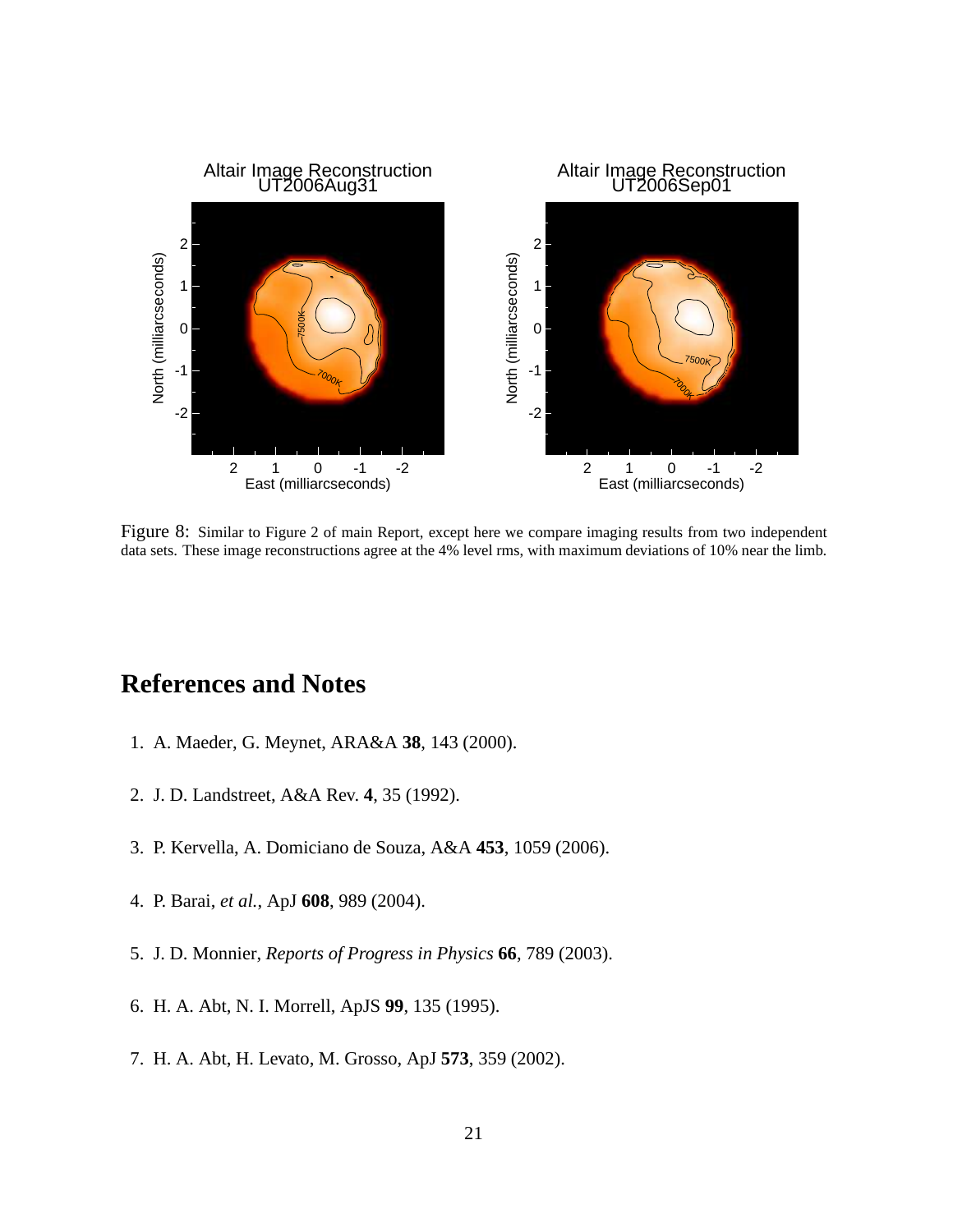- <span id="page-21-1"></span><span id="page-21-0"></span>8. M. Pinsonneault, ARA&A **35**, 557 (1997).
- <span id="page-21-2"></span>9. G. E. Brown, *et al.*, *New Astronomy* **5**, 191 (2000).
- <span id="page-21-3"></span>10. N. Gehrels, *et al.*, Nature **437**, 851 (2005).
- <span id="page-21-4"></span>11. H. von Zeipel, MNRAS **84**, 684 (1924).
- <span id="page-21-5"></span>12. G. T. van Belle, D. R. Ciardi, R. R. Thompson, R. L. Akeson, E. A. Lada, ApJ **559**, 1155 (2001).
- <span id="page-21-6"></span>13. D. M. Peterson, *et al.*, Nature **440**, 896 (2006).
- <span id="page-21-7"></span>14. J. P. Aufdenberg, *et al.*, ApJ **645**, 664 (2006).
- <span id="page-21-8"></span>15. D. M. Peterson, *et al.*, ApJ **636**, 1087 (2006).
- <span id="page-21-9"></span>16. N. Ohishi, T. E. Nordgren, D. J. Hutter, ApJ **612**, 463 (2004).
- <span id="page-21-10"></span>17. A. Domiciano de Souza, *et al.*, A&A **407**, L47 (2003).
- <span id="page-21-11"></span>18. H. A. McAlister, *et al.*, ApJ **628**, 439 (2005).
- <span id="page-21-12"></span>19. G. T. van Belle, *et al.*, ApJ **637**, 494 (2006).
- <span id="page-21-13"></span>20. S. Jackson, K. B. MacGregor, A. Skumanich, ApJ **606**, 1196 (2004).
- <span id="page-21-14"></span>21. J. D. Monnier, J.-P. Berger, R. Millan-Gabet, T. A. Ten Brummelaar, *SPIE v.5491. (ed. Traub)*, W. A. Traub, ed. (2004), pp. 1370–+.
- <span id="page-21-15"></span>22. Online Supplemental Materials.
- 23. M. J. Ireland, J. D. Monnier, N. Thureau, *SPIE v.6268 (eds. Monnier, Scholler, Danchi) ¨* (2006).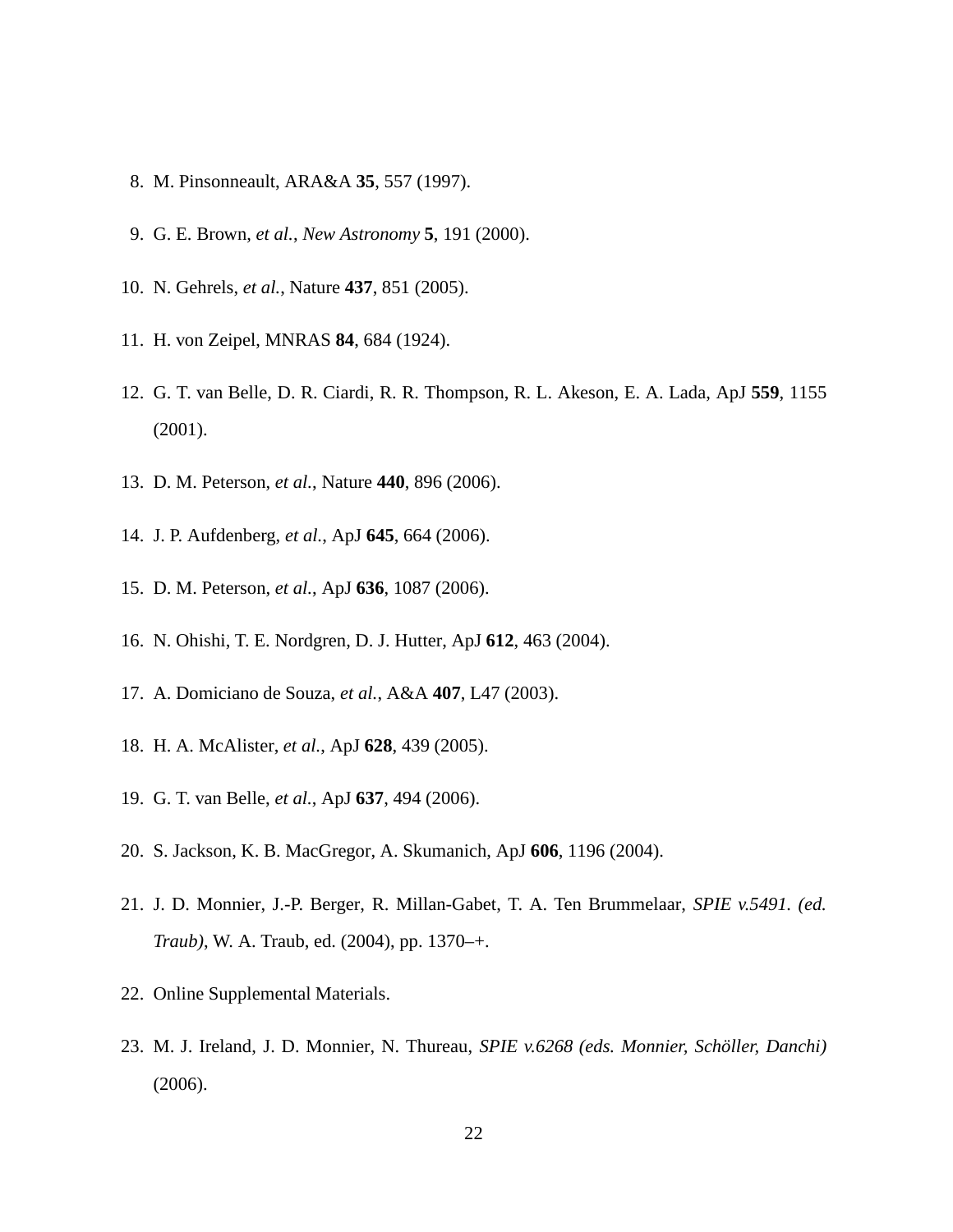- <span id="page-22-1"></span><span id="page-22-0"></span>24. R. Narayan, R. Nityananda, ARA&A **24**, 127 (1986).
- <span id="page-22-2"></span>25. J. A. H¨ogbom, A&AS **15**, 417 (1974).
- <span id="page-22-3"></span>26. R. Kurucz, *ATLAS9 Stellar Atmosphere Programs and 2 km/s grid.* **13** (1993).
- <span id="page-22-4"></span>27. S. Jackson, K. B. MacGregor, A. Skumanich, ApJS **156**, 245 (2005).
- <span id="page-22-5"></span>28. A. Claret, A&A **359**, 289 (2000).
- <span id="page-22-6"></span>29. F. Espinosa Lara, M. Rieutord, *astro-ph/0702255* (2007).
- <span id="page-22-7"></span>30. C. C. Lovekin, R. G. Deupree, C. I. Short, ApJ **643**, 460 (2006).
- <span id="page-22-8"></span>31. T. A. ten Brummelaar, *et al.*, ApJ **628**, 453 (2005).
- <span id="page-22-9"></span>32. D. Erspamer, P. North, A&A **398**, 1121 (2003).
- <span id="page-22-10"></span>33. M. A. C. Perryman, ESA, *The HIPPARCOS and TYCHO catalogues.* (ESA Publications Division, ESA SP Series vol no: 1200, 1997).
- <span id="page-22-11"></span>34. J. D. Monnier, *et al.*, *SPIE v.6268 (eds. Monnier, Scholler Danchi) ¨* (2006).
- <span id="page-22-12"></span>35. S. K. Leggett, *et al.*, A&A **159**, 217 (1986).
- <span id="page-22-13"></span>36. A. F. Boden, *et al.*, ApJ **515**, 356 (1999).
- <span id="page-22-14"></span>37. J. D. Monnier, *et al.*, ApJ **602**, L57 (2004).
- <span id="page-22-15"></span>38. T. A. Pauls, J. S. Young, W. D. Cotton, J. D. Monnier, PASP **117**, 1255 (2005).
- <span id="page-22-16"></span>39. P. G. Tuthill, J. D. Monnier, W. C. Danchi, E. H. Wishnow, C. A. Haniff, PASP **112**, 555 (2000).
- 40. P. R. Lawson, *et al.*, *SPIE v.6268 (eds. Monnier, Scholler, Danchi) ¨* (2006).